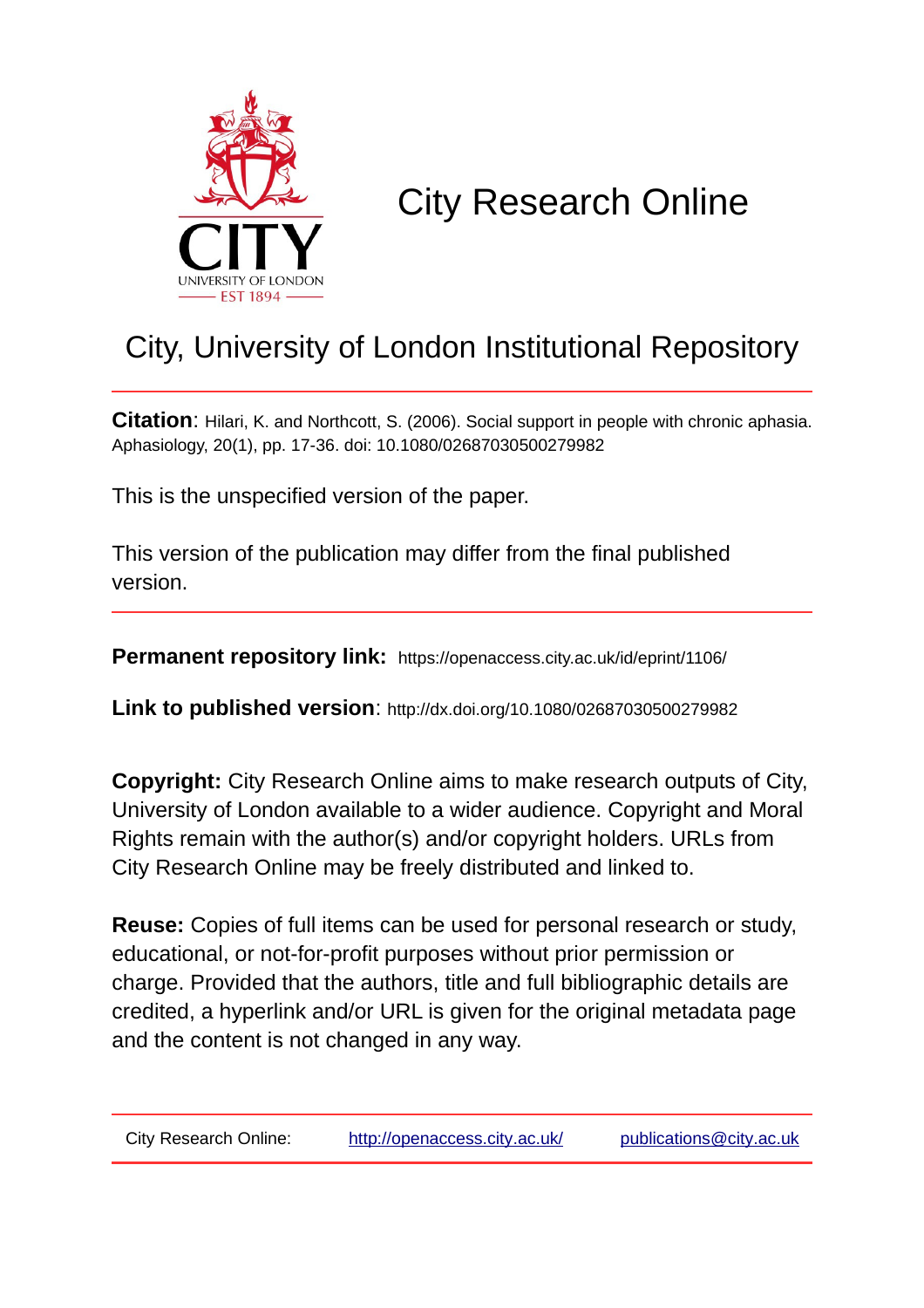## **Social support in people with chronic aphasia**

Katerina Hilari and Sarah Northcott

Department of Language and Communication Science, City University, London, UK

#### **Acknowledgements**

We are grateful to all the respondents and their families for participating in this study and to the Speech and Language Therapists in the recruiting sites for their help. We would also like to thank Prof Jane Marshall for her helpful comments in reviewing an earlier version of this paper. Thanks are also due to the funders of this research: the Stroke Association and the Dunhill Medical Trust.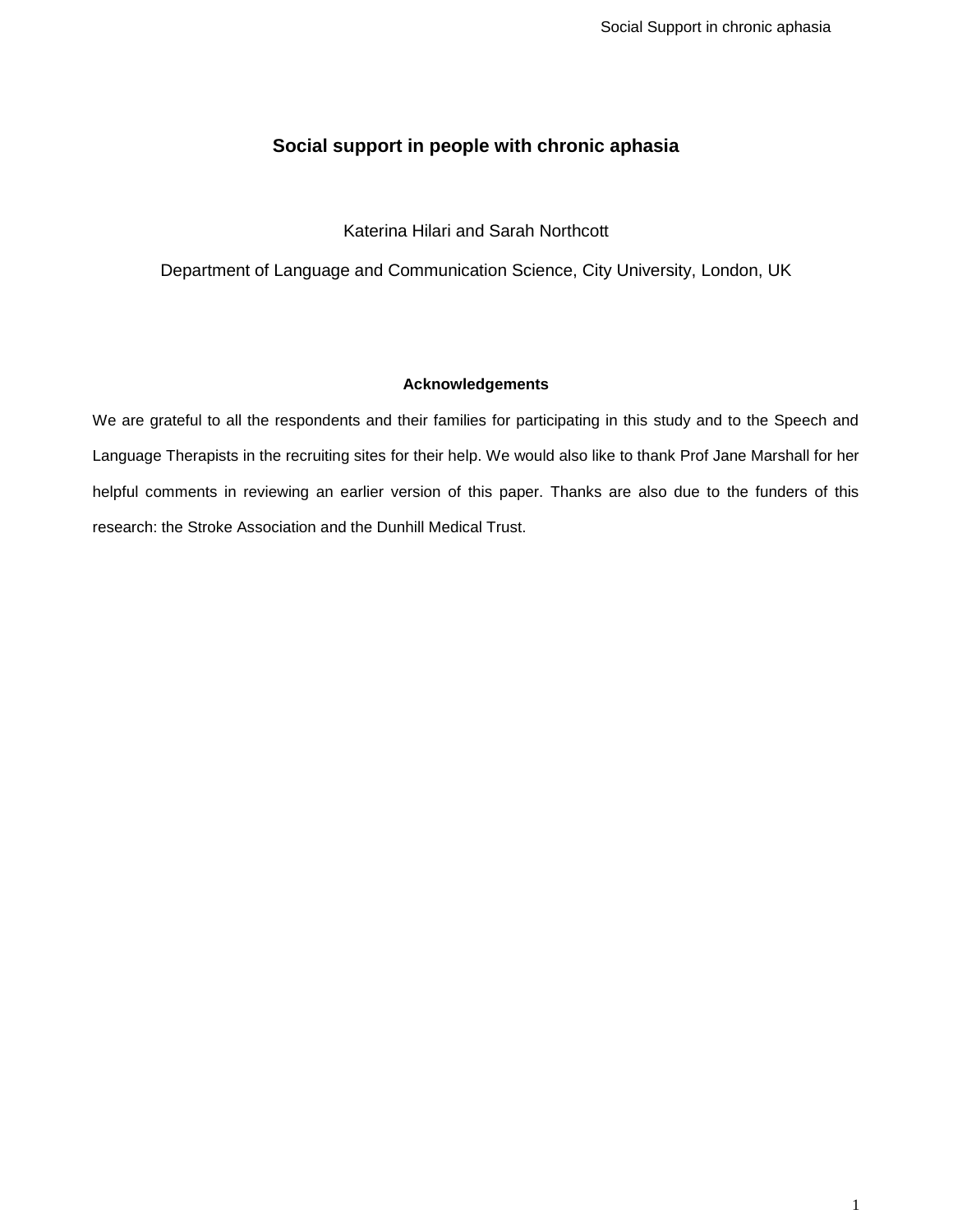#### **Abstract**

*Background and aims:* Stroke and aphasia can have a profound impact on people's social activities, family and social relationships. This study looked at patterns of social support in people with chronic aphasia following stroke. It examined the relationship between social support and quality of life, exploring which aspects of social support (social network versus perceived social support) were most associated with health-related quality of life (HRQL).

*Methods:* A cross-sectional interview based survey study was conducted. A cluster sampling framework was used to recruit participants with chronic aphasia following stroke (> 1 year) from three different sites in the South-East of England. Measures included the Stroke and Aphasia Quality of Life Scale- 39 item version (SAQOL-39), the MOS Social Support Survey (SSS) and a social network questionnaire. Descriptive statistics, correlation, t-tests and ANOVAs were used as appropriate.

*Results:* The results of those able to self-report (83 out of 95 participants, 87%) are reported here. In terms of social networks, the mode of the size of network was 4. Size of network was associated with HRQL for women only. Most participants (71%) reported they had the same amount of contact with their children following the stroke, while 64% reported they saw their friends less. Those who had the same level of contact with their family as before the stroke had the highest HRQL scores; those who saw them either less or more than before the stroke had lower HRQL. In terms of perceived social support, the SSS scores were positively skewed with a mean (SD) of 3.69 (.95), suggesting that participants felt overall well supported. Two types of support were significantly correlated with HRQL: social companionship and informational support.

*Clinical implications:* Therapy services for people with aphasia could consider ways to enhance social companionship and informational support as this may positively impact on HRQL. Implications could include complementing and supporting existing social networks, and facilitating access to information and social participation.

(319 words)

**Keywords:** stroke, aphasia, social support, social networks, health-related quality of life.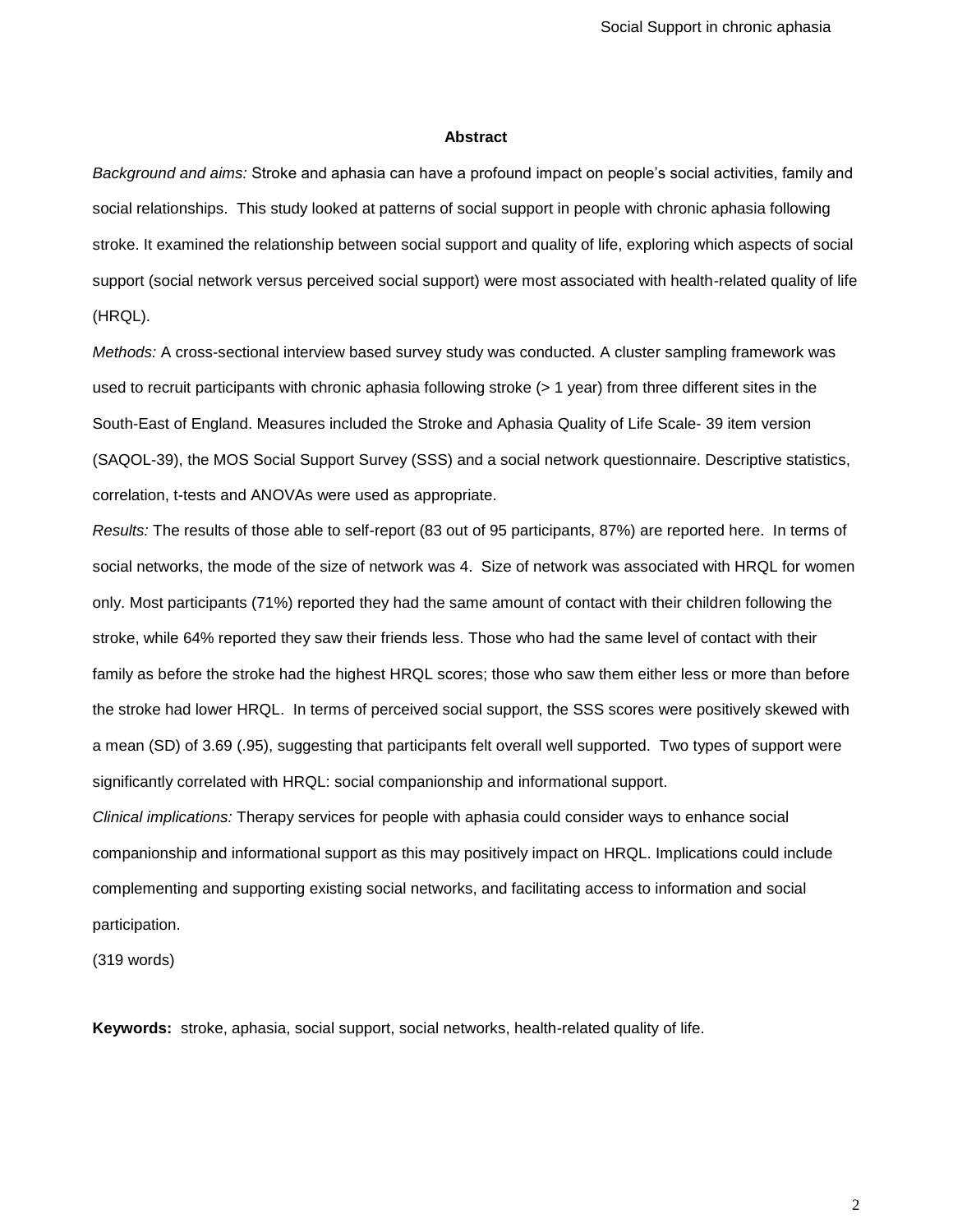#### **INTRODUCTION**

#### **Social support: Structure and function**

Social support and the links between individuals and the society they live in have long been of interest to sociologists, anthropologists and psychologists. Potentially, the nature of someone's social ties can contribute to explaining behaviour. Over 100 years ago, Durkheim (1879, trans 1952) argued that even an apparently 'individual' act such as suicide could be explained sociologically. He found that suicide rates were lower in societies where individuals were more embedded or integrated into the social groups around them. Thus the individual is influenced by the quality and quantity of their social relationships. Following in this tradition, numerous studies have since found that people with strong social relations have lower morbidity and mortality (Berkman and Syme, 1979; House, Robbins & Metzner, 1982; Blazer, 1982; Broadhead, Kaplan, James, Wagner, Schoenbach, Grimson et al., 1982; Orth-Gomer & Johnson, 1987; Olsen, 1993), better possibility of recovery or survival after illness (Ruberman, Weinblatt, Goldberg & Chaudhary, 1984; Waxler-Morrisson, Hislop, Mears & Kan, 1991; Glass & Maddox, 1992; Vogt, Mullooly, Ernst, Pope & Hollis, 1992) and better psychological health, well-being and quality of life (Aneshensel & Frerichs, 1982; Billings & Moos, 1982; Turner, 1981).

Still, there is a lack of consensus in conceptualising social support. This paper examines social support in terms of its *structure* and *function,* as described by Cohen and Wills (1985). Social network is seen as the structural element. Bowling (1997, p. 90) describes social network as 'the web of identified social relationships that surround an individual and the characteristics of those linkages'. Thus each individual is seen as a node in the network, with each exchange between network members constituting a link. Characteristics of a network can include size of network, frequency of contact, geographic dispersion, density (how much network members are in each other's networks) and composition of members (for example, whether the members are friends, neighbours, children, other relatives etc). Cohen and Wills (1985) suggest the role of a social network is to provide a sense of social integration, a set of stable, socially rewarded roles, as well as stability and predictability.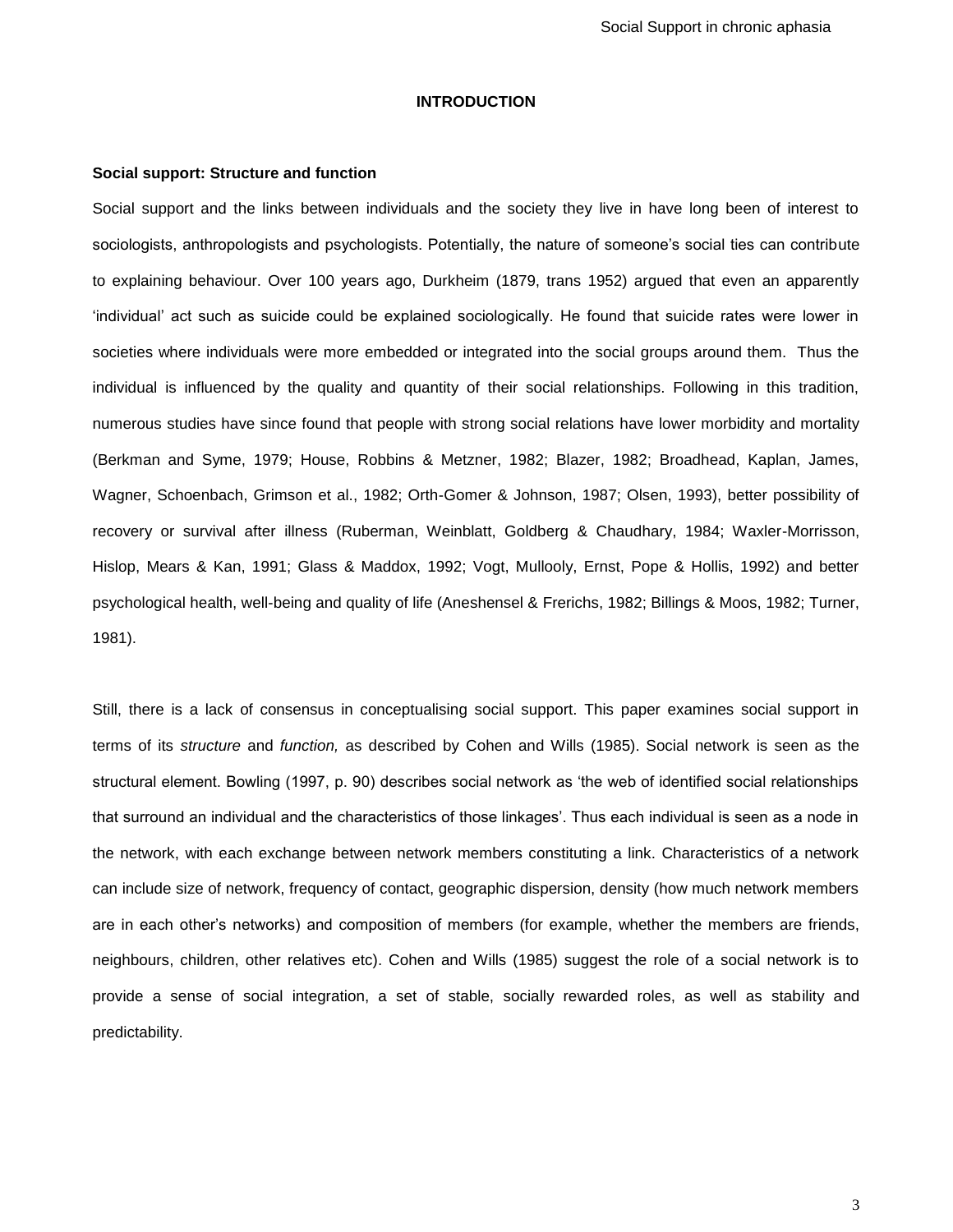With functional social support, the emphasis is on a person's subjective experience of support and the degree to which interpersonal relationships serve particular needs. Sherbourne and Stewart (1991) distinguish five categories of functional social support:

- 1. Emotional support: for example, feeling that there is someone to confide in who will be empathetic, someone with whom to share private thoughts and fears.
- 2. Informational support: e.g., feeling there is someone whose advice you value, who can offer information, guidance or feedback.
- 3. Tangible support: more practical support such as behavioural assistance or material aid.
- 4. Affectionate support: e.g., whether there is someone who will show you love and affection
- 5. Social companionship: the availability of other people to do fun things with you. This concept is also referred to as positive social interaction, 'belongingness', and social integration.

This paper focuses on *perceived* functional support, rather than received support, as the latter may be confounded with need. The fact that a person does not receive support during a given time period does not necessarily mean that they are unsupported (Sherbourne & Stewart, 1991).

Social networks can be seen as the structure through which perceived social support is provided (Lin, Dean & Ensel, 1981). However, social networks have a variety of functions of which the provision of social support is but one (O'Reilly, 1988). Seeman and Berkman (1988) confirm that the two concepts are independent, finding that the characteristics of someone's network and social support are not so highly correlated as to make them interchangeable.

#### **The impact of stroke and aphasia on social support**

Stroke is the most common cause of long-term disability in England and Wales (Department of Health, 1998). More than 50% of people who survive a stroke are left with physical disabilities and at least 15% with aphasia (Wade, 1994). A number of studies have noted that size of social networks reduces post stroke. For example, Astrom, Adolfsson, Asplund and Astrom (1992a) describe a 'disintegration' in the social network over the first 3 months post stroke; Knapp and Hewison (1998) found that stroke survivors became isolated from their social networks in the first 6 months post stroke. Astrom et al. (1992a) report a reduction in contacts with friends,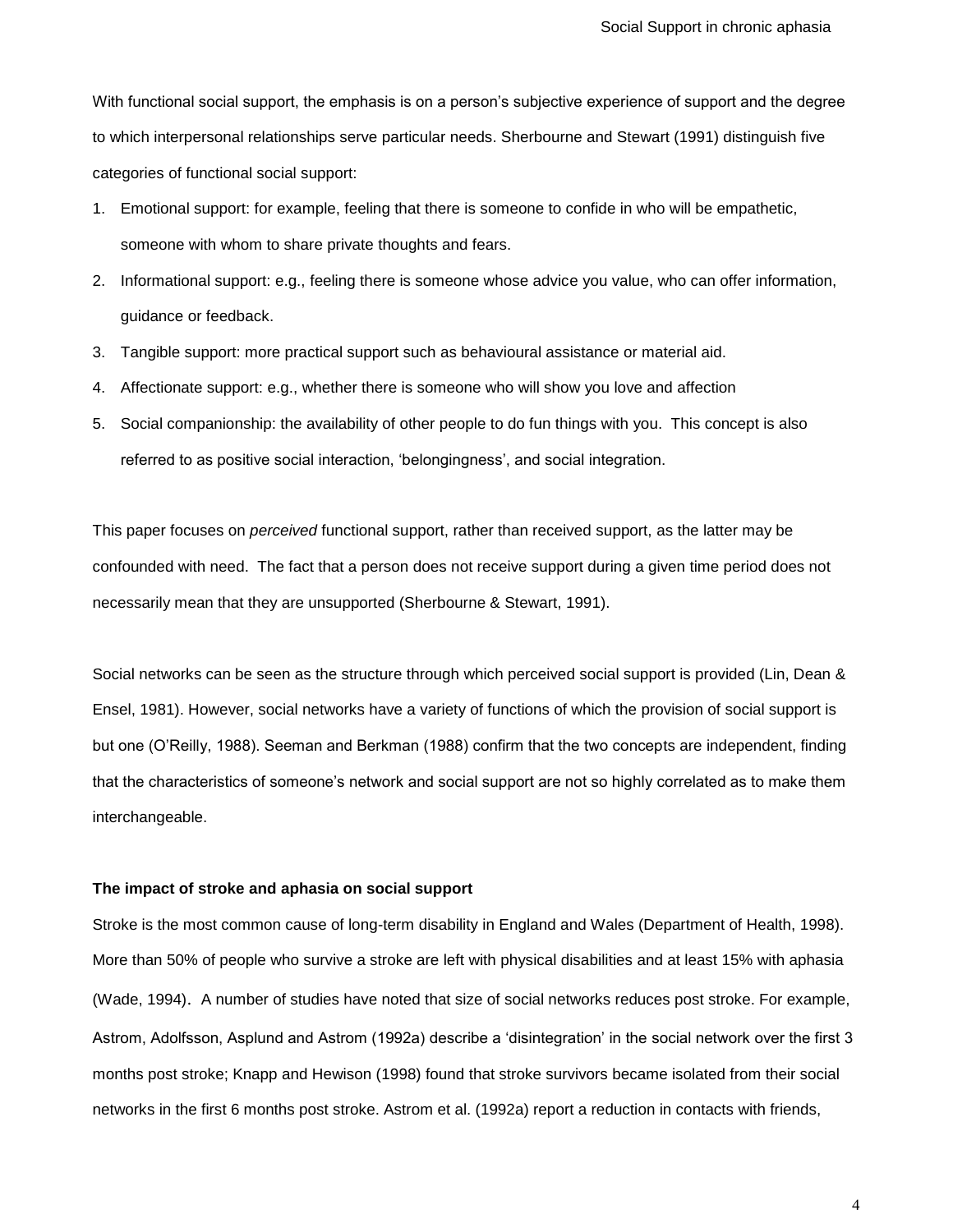neighbours and relatives. Various researchers (Belanger, Bolduc & Noel, 1988; Astrom et al., 1992a) have noted that friendships appear particularly vulnerable. Those who do manage to maintain friendships describe a change of roles, becoming a passive recipient, e.g., receiving rather than initiating visits (Dowswell, Lawler, Dowswell, Young, Forster & Hearn, 2000). However, Belanger et al. (1988) and Astrom et al. (1992a) found that contacts with children remained relatively unchanged.

In terms of the role of social support post stroke, a number of studies have found that functional social support is associated with reduced levels of depression (Robinson, Murata & Shimoda, 1999; Tsouna-Hadjis, Vemmos, Zakopoulos & Stamatelopoulos, 2000) and improved functional recovery (Glass & Maddox, 1992) over the first six months post stroke. Emotional support in particular appears to be useful in aiding recovery in this acute period (Glass & Maddox, 1992; Robertson & Suinn, 1968). In the chronic period post stroke, various studies have found positive associations between life satisfaction and measures of social networks (Astrom, Asplund, & Astrom, 1992b; Osberg, DeJong, Haley, Seward, McGinnis, & Germaine, 1988); well-being and social integration (Belanger et al., 1988); and well being and social networks (Wyller, Holmen, Laake & Laake, 1998).

People with aphasia, because of their communication problems, are often underrepresented in studies looking at stroke survivors. Indeed, many studies analysing social support exclude people with aphasia (Clarke, Black, Badley, Lawrence, & Williams, 1999; Friedland & McColl, 1987; 1992). Others used proxy responses; e.g., Astrom et al. (1992a & b) excluded people with severe aphasia and used proxy respondents for those who were 'unable to co-operate'; Wyller et al. (1998) used a nurse to assist those who 'needed help' completing the questionnaires. Others gave no information as to how the person with aphasia may have been facilitated in their responses (Doswell et al., 2000; Glass & Maddox, 1992; Tsouna-Hadjis et al., 2000). Aphasia presents specific challenges, so it is not clear the extent to which the findings from stroke studies can be generalised to this population.

Aphasia potentially deprives a person of one of the primary ways of maintaining social relationships: language. This group then faces particular challenges in maintaining social networks. Parr, Byng and Gilpin (1997) conducted a qualitative research project, which gave insight into how aphasia affects individuals. A commonly described phenomenon was the sense of isolation. Aphasic people described themselves as 'cocooned in this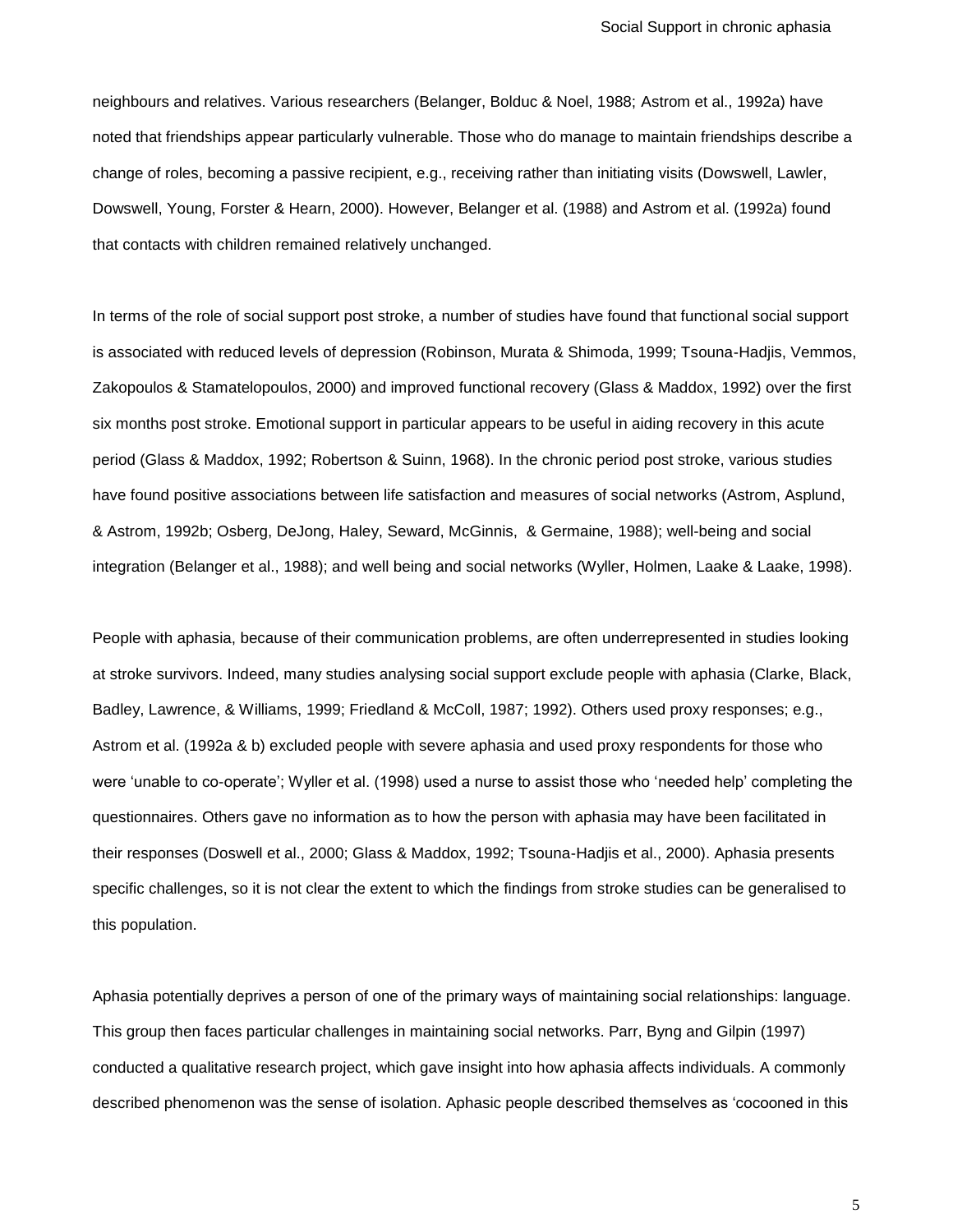lonely shell' and 'stuck inside'. Sarno (1997) cited a survey conducted by the National Aphasia Association of the US in which 90% reported social isolation as their primary problem. Over 75% felt non-aphasic people often avoided contact because of difficulty communicating. There is, indeed, research evidence suggesting language difficulties are detrimental to social functioning over and above the social consequences of having a stroke. Zemva (2004) studied 64 people post-stroke: those with aphasia differed from those without in terms of social role functioning and isolation from friends. In their study of 30 people with aphasia, Cruice, Worrall, Hickson and Murison (2003) found that participants with better communication ability had fewer social limitations. As Parr et al. (1997, p. 44) comment: 'language is the currency of relationships […] aphasia reduces the influence of one person in what was once a two-way process.'

In summary, aphasia can have considerable negative social consequences, which can impact on people's wellbeing and quality of life. This study aimed to explore the social network and perceived social support of people with chronic aphasia. It also looked at the relationship between these two social indicators and health related quality of life (HRQL). HRQL reflects the impact of a health-state (in this study: aphasia) on a person's ability to lead a fulfilling life (Bullinger, Anderson, Cella & Aaronson, 1993). It incorporates the individual's subjective evaluation of his/her physical, mental/emotional, family and social functioning (Berzon, Hays & Shumaker,  $1993)^{1}$ .

Specifically, the following research questions were addressed:

- 1. What is the social network of people with chronic aphasia?
- 2. What is the nature of perceived social support for people with chronic aphasia?
- 3. What is the relationship between perceived social support and social network for this population?
- 4. How do the different 'functions' of perceived social support correlate with HRQL?
- 5. What is the relationship between social network and HRQL in this population?

#### **METHODS**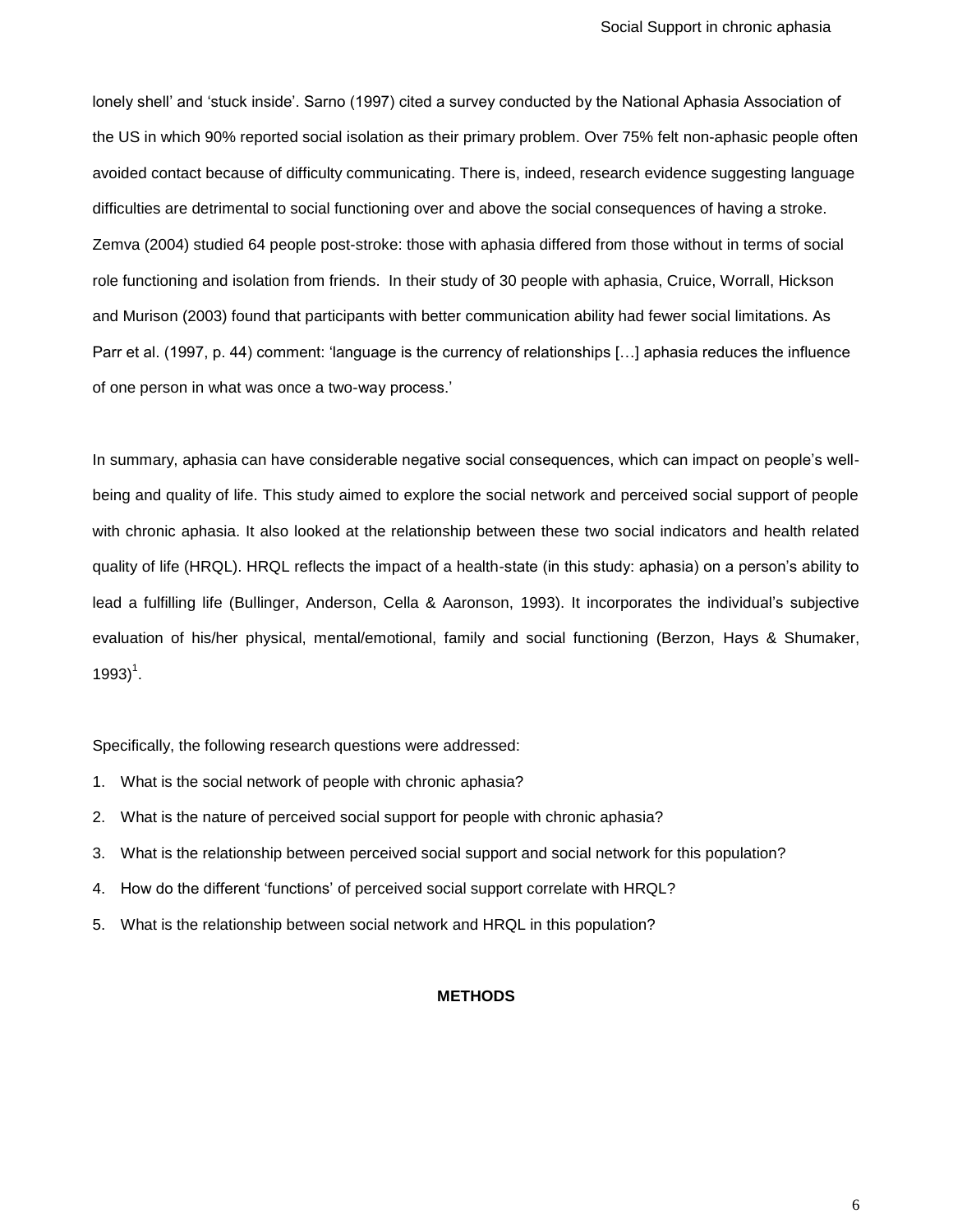#### **Design and participants**

A cross sectional, interview-based study was carried out. Data were collected on aphasia, perceived social support, social network, HRQL, stroke and demographic variables. Participants were recruited from 2 Speech and Language Therapy (SLT) Service Providers (NHS Trusts), one inner city and one semi-rural, and a not-forprofit organisation for people with aphasia. The targeted population was people with chronic aphasia in the Southeast of England. The inclusion criteria were: aphasia due to a stroke, at least 1 year post onset, no known pre-stroke history of severe cognitive decline or mental health problems and living at home prior to the stroke.

#### **Procedure**

In the participating sites, review of SLT lists was undertaken to identify eligible participants. The Speech and Language Therapists confirmed that potential participants met the eligibility criteria and that they had no considerable hearing problems that could affect their performance in an interview task. Consent was obtained from eligible participants in writing at least 2 days after information giving (DoH, 2001). All the participants were interviewed at home or in their SLT site. Participants' aphasia was screened with the Frenchay Aphasia Screening Test (FAST) (Enderby, Wood & Wade, 1987). If people scored less than 7/15 on the receptive domains of the FAST it was assumed, based on our previous research (Hilari & Byng, 2001), that they could not reliably respond to the questionnaires that were used. On these occasions, with the participant's consent a proxy respondent was used (usually the spouse/partner or the main carer of the person with aphasia). These cases were excluded from the current analysis.

#### **Measures**

Information on demographic, stroke related and comorbidity variables were collected from the participants' SLT notes. They were confirmed and supplemented through a short interview with the participants.

Health related quality of life: HRQL was assessed with the Stroke and Aphasia Quality of Life scale- 39 item version (SAQOL-39) (Hilari, Byng, Lamping & Smith, 2003a). The SAQOL-39 has been tested with people with chronic aphasia in the UK and has excellent psychometric properties (Hilari et al., 2003a). The scale comprises questions about the effects of stroke and aphasia on people's lives that group into 4 domains: physical, psychosocial, communication and energy. Although the SAQOL-39 includes items on social and family life and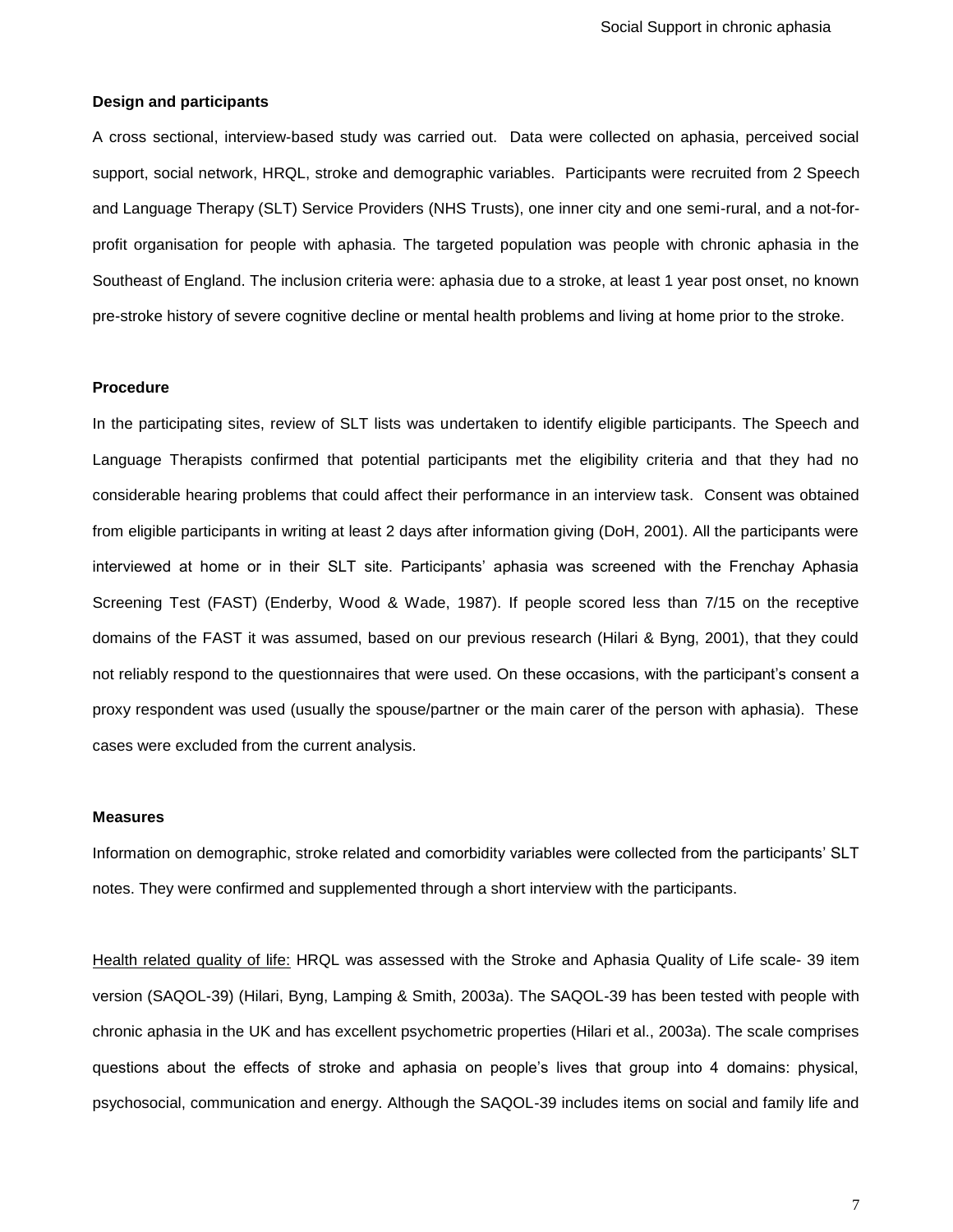social activities, it does not really tap on social support as its low correlation with the Social Support Survey (SSS) reveals (*r* = 0.19) (Hilari, Wiggins, Roy, Byng & Smith, 2003b). The response format is a 5-point scale ranging in some questions from 'couldn't do it at all' (1) to 'no trouble at all' (5) and in others from 'definitely yes' (1) to 'definitely no' (5). The response scale was treated as an equal interval scale. Scores are summed and averaged and they range for the sub-domains and the whole scale from 1 to 5 with higher scores indicative of higher quality of life.

Perceived social support: Perceived social support was assessed with the Medical Outcomes Studies (MOS) Social Support Survey (SSS) (Sherbourne & Stewart, 1991). The SSS assesses the perceived availability of five types of support (tangible, emotional, informational, social companionship and affectionate support). The authors recommend combining the emotional and informational subscales into one support scale. In this study we were interested to examine the different effects of informational and emotional support and we have therefore analysed them separately. The SSS has a sound theoretical basis and good psychometric properties, which were tested on a group of chronically ill outpatients. The authors recommend scoring and using the subscales separately as use of an overall score to test hypotheses would make it difficult to determine which functions of support lead to different outcomes.In order to reduce respondent burden, the scale is designed to be brief and does not ask about who provides the support. The items of the SSS are designed specifically to be short, simple and easy to understand. Minor modifications were made in this study, however, in order to ensure it was communicatively accessible (such as reducing the number of items presented on each page). The response format is a 5-point scale going from 'none of the time' (1) to 'all of the time' (5), which was treated as an equal interval scale. Scores for each subscale are summed and averaged and they range from 1 to 5, with high scores indicative of greater levels of perceived support.

Social network: Existing social network scales commonly place considerable demands on the respondent. For example, the Social Support Inventory for Stroke Survivors (McColl & Friedland, 1989) consists of 75 questions and the language used is complex. In this study an effort was made to keep respondent burden to a minimum. For this reason, we did not use one of the existing complex measures. We collected data on the two aspects of social network that are most often described as significant: social network size and frequency of contacts (Stansfeld, 2000).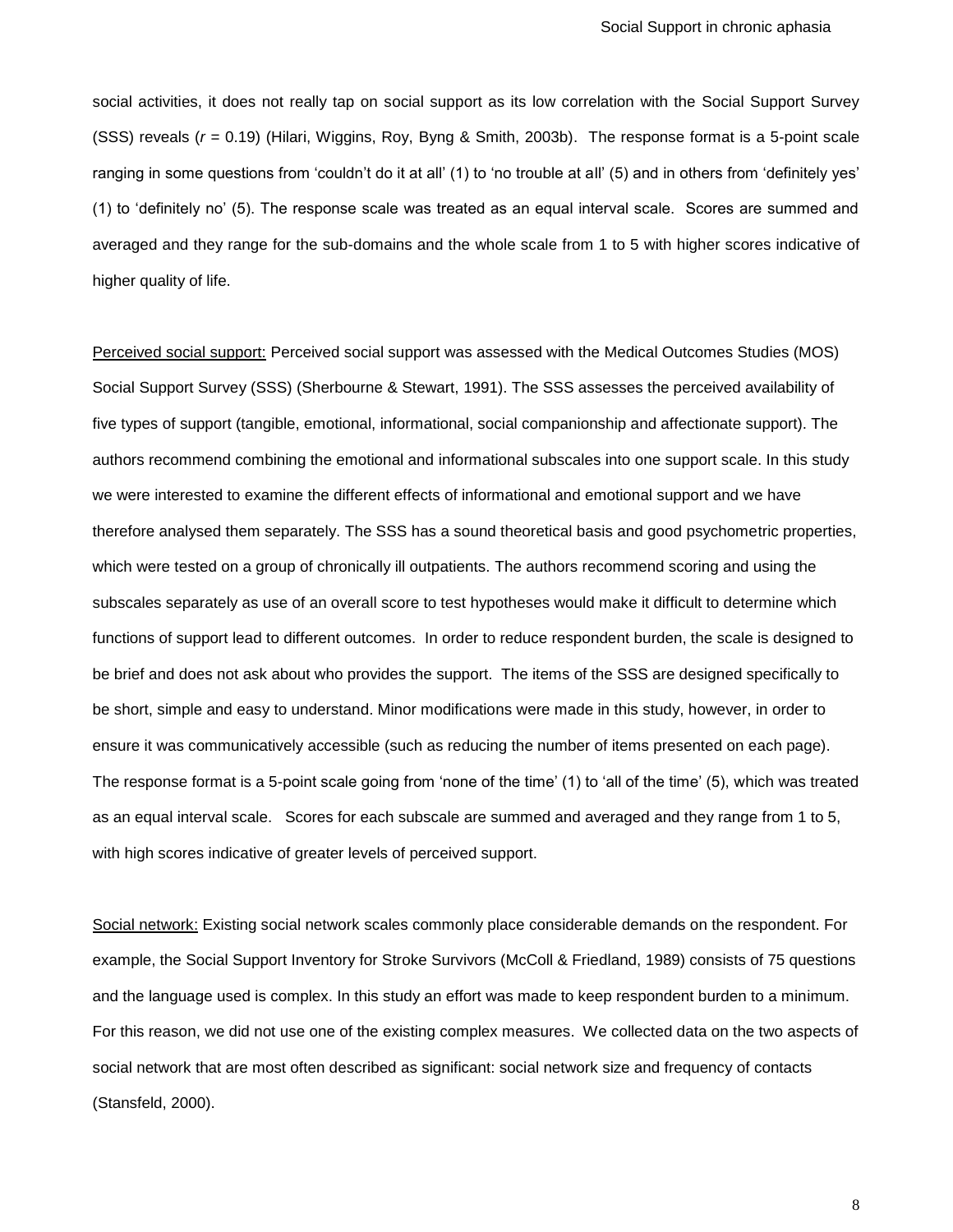Size of network has been shown to be significantly associated with mortality (Berkman & Syme, 1979; House et al., 1982) in the general population. It has also been found to be an important indicator of life satisfaction and well-being in chronic stroke survivors (Astrom et al., 1992b). In considering what elements of the network to measure, we chose those known to be meaningful to the aphasic population: spouse/partner; children; close friends; close relatives; group membership/voluntary activities (Parr et al.1997; Code, 2003; Hilari et al., 2003b). Network size was calculated by adding together the spouse/partner; number of children; number of relatives; number of friends; number of group memberships.

A criticism levelled at simpler measures of social networks, such as calculating size alone, is that they fail to provide insight into the dynamics of how the network is functioning (Bowling, 1997). Some additional questions were therefore asked in order to gain insight into changes in the use of network from before the stroke, focusing on changes in frequency of contact. Participants were asked how often they saw their children, relatives and friends compared to before the stroke. Possible responses included much less, less, the same, more or much more than before the stroke. For the purposes of this study, 'much less' and 'less' were scored as 0, 'the same' was scored as 1, and 'more' and 'much more' were scored as 2.

#### **Data analysis**

Descriptive statistics were used to explore the social network and perceived social support of participants. Correlation was used to explore a) the relationship between social network size and perceived social support; and b) the relationship between the subscales of perceived social support and HRQL. Gender differences and the relationship between social network variables and HRQL was examined using correlation, t-tests, and ANOVAs as appropriate. All statistical analysis was carried out using SPSS 11.5 for Windows, and all statistical tests were 2-tailed.

#### **RESULTS**

#### **Participants**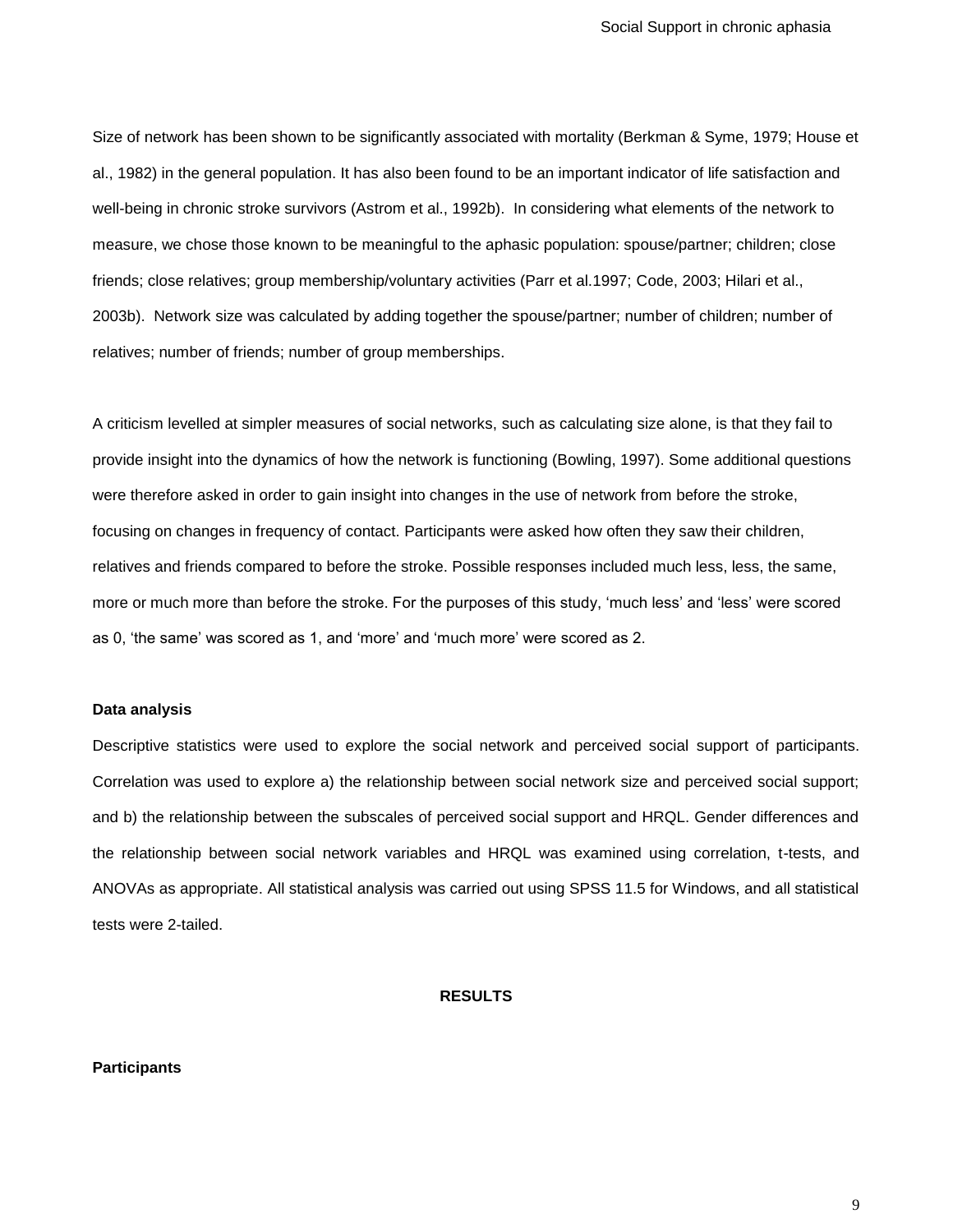One hundred and sixteen eligible participants were identified and were asked to take part in the study. Ninetyfive people (82%) agreed to take part. No further information is available on the 21 people who did not take part as we did not have their consent for their records to be reviewed. Of the ninety-five people who took part in the study, 12 had such severe language problems (FAST receptive score < 7/15) that they were unable to selfreport on the questionnaires that were used. For those participants proxy respondents were used and their results are not reported here.

Table 1 details the characteristics of the remaining 83 participants. The majority were male (62.7%) and they ranged in age from 21 to 92 (mean 61.6±15.4). About 43% were over 66 years old and 15.7% were between 21 and 45. The majority of the sample were white (78.3%) and married/had a partner (62.6%). Although almost 56% of the sample were of working age (≤ 65) only 6% were involved in some type of work (part-time or voluntary work and students). No participants were in full-time work. Participants' socioeconomic class was determined using the system of the Office of National Statistics (Rose & O' Reilly, 1997), which is based on occupation. Participants were classified according to their last occupation before the stroke, using the collapsed version of the socioeconomic classification (SEC). According to this criterion, approximately 35% were professionals and managers, 35% were other administrative and clerical workers, or own account nonprofessional and supervisors, or technicians and related workers, 25% were intermediate or other workers and 5% had never worked. In terms of the severity of their aphasia, participants' scores ranged from 8-30/30 on the FAST. Only 9 participants (10.8%) had severe aphasia (FAST score ≤ 10) and 45 (54.2%) had mild aphasia (FAST score 21-30).

#### [Table 1 about here]

#### **1. Social network of people with chronic aphasia**

The size of participants' network had a distribution that was negatively skewed. The mean score (SD) was 10.1 (6.9) and the mode was 4. The range was large, varying from 1 to 40. Participants' severity of aphasia did not affect the size of their network (Spearman's rho = .02.  $p$  ≤ .857, ns). Figure 1 details the individual components of network size. About 63% of participants were married/had a partner and 37% were divorced or their partner had died or were single. In terms of children, 63.4% had 1-3 children and 20.5% had no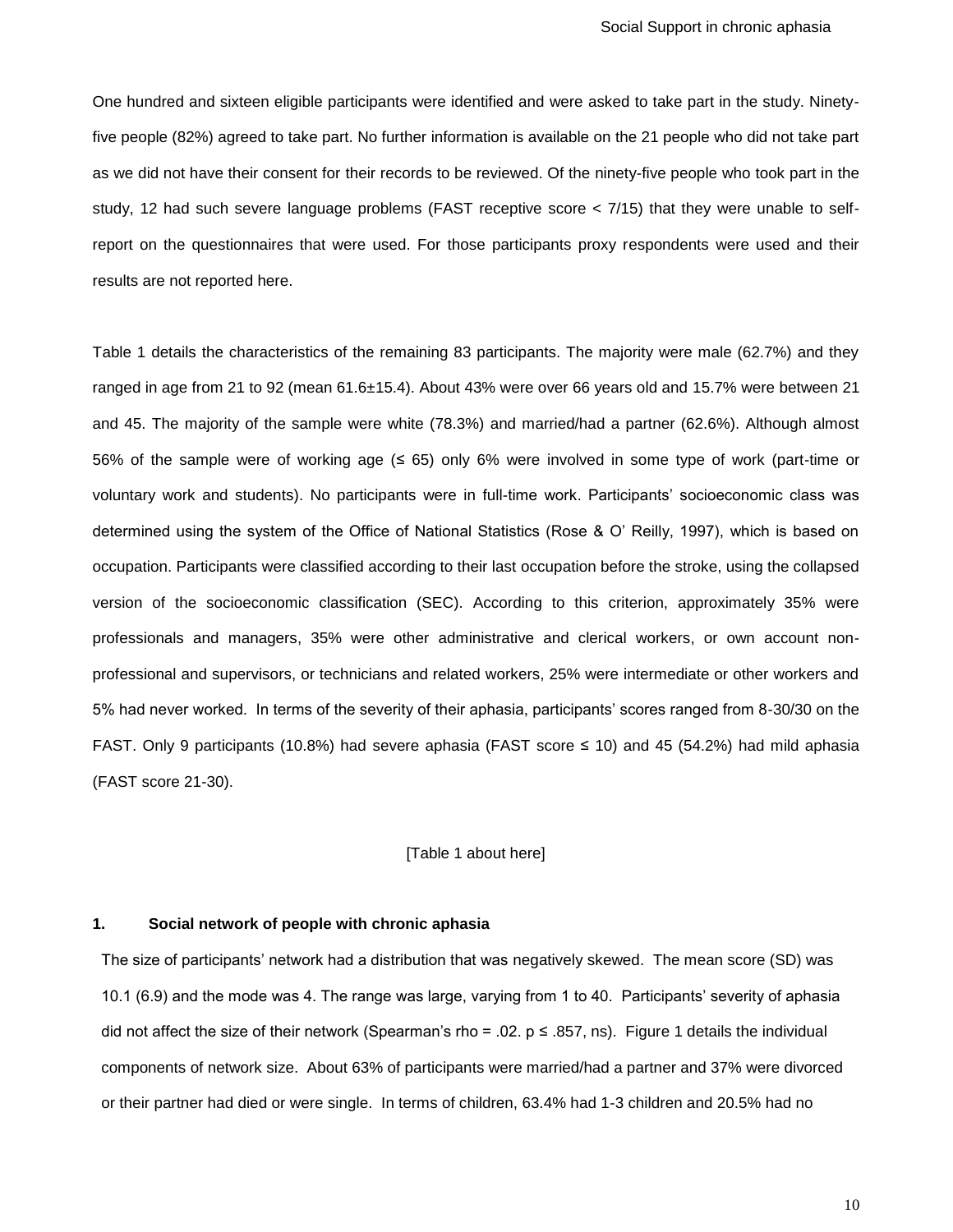children. The mean (SD) number of close relatives was 2.7 (4.08) (range: 0 to 25). Where participants reported, e.g., they had two to three relatives, then this was reported as 2.5, to maintain accuracy. Around 29% of participants were not in contact with any relatives, and around 32% were in contact with only 1 or 2 relatives. The mean (SD) number of close friends was 3.01 (3.5) (range 0-20). About 30% reported no friends. A number of participants drew attention to the fact that they had lost friendships as a result of the stroke. For example, one participant, when asked how many friends they had, answered 'A lot, they all ran away' (coded as 0). The mean (SD) number of group memberships was 1.64 (1.57) (range 0-8). 25% were not members of any group while 20.4% were members of 3 or more groups.

#### [Figure 1 about here]

Figure 2 details the frequency of contact with children, friends and relatives. In relation to children, of the participants who had children, 71.2% had the same amount of contact with their children as before the stroke, 13.7% had less and 15.1% had more contact. Of those who reported having close relatives, contact was the same for 42.1%, less for 24.6%, and more for 33.3%. 12% of participants said they had no friends prior to the stroke. Of the remaining participants, 63.9% had less contact with their friends; 33.3% had the same amount; 4.3% had more contact.

#### [Figure 2 about here]

#### **2. Perceived social support**

The scores for perceived social support (SSS) ranged from 1 to 5 but had a positively skewed distribution, suggesting that participants overall felt well supported. Participants' severity of aphasia did not affect their perceived social support (Spearman's rho = .01,  $p \le 0.928$ ). The mean (SD) for perceived social support was 3.69 (.95). In terms of the different subscales, the mean score of tangible support was 4.21 (.98); the mean score of the other four subscales varied from 3.37 (1.15) (social companionship) to 3.77 (1.28) (affectionate support).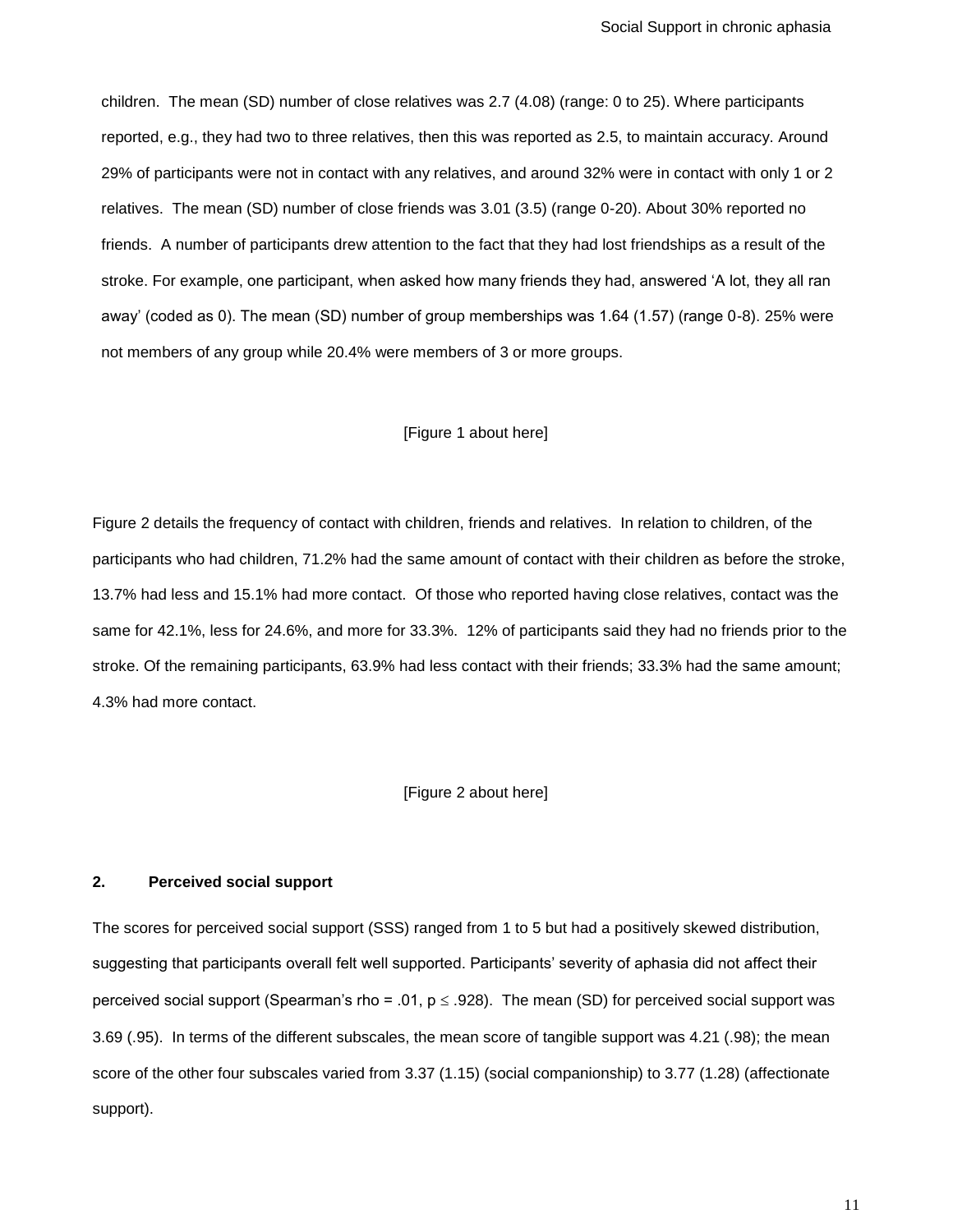#### **3. Relationship between perceived social support and social network**

Analysis was carried out to see if the size of network and the mean scores of the SSS subscales were significantly correlated (see table 2). This showed that there was a significant correlation between size of network and SSS (Spearman's rho = .229,  $p \le 0.037$ ). The level of correlation (moderate) suggested the two variables are independent.

Only two of the perceived social support subscales were significantly correlated with the network size: informational support (Spearman's rho = .302, p  $\leq$  .006) and social companionship (Spearman's rho = .259, p  $\leq$ .018).

#### [Table 2 about here]

#### **4. Perceived social support and health related quality of life (HRQL)**

HRQL as measured by the SAQOL-39 was normally distributed (Kolmogorov-Smirnov test ns at *p* ≤ .2) with a mean (SD) of 3.27 (0.7), a median of 3.26 and scores ranging from 1.72 to 4.46.

Table 3 details the correlations between perceived social support and HRQL. Only the SAQOL-39 mean score was used (rather than its subdomains) to avoid multiple comparisons. Overall perceived social support did not significantly correlate with HRQL (Spearman's rho = .170,  $p \le .125$ ). Two perceived social support subscales, however, were significantly correlated with HRQL: informational support (Spearman's rho = .257,  $p \le .019$ ) and social companionship (Spearman's rho = .24,  $p \leq .029$ ).

#### [Table 3 about here]

#### **5. Social network and HRQL**

Size of network was not significantly correlated with HRQL (Spearman's rho = .197,  $p \le .074$ ) nor were any of the individual components of the network, although group membership approached significance (Spearman's rho =  $.193, p \le .08$ ).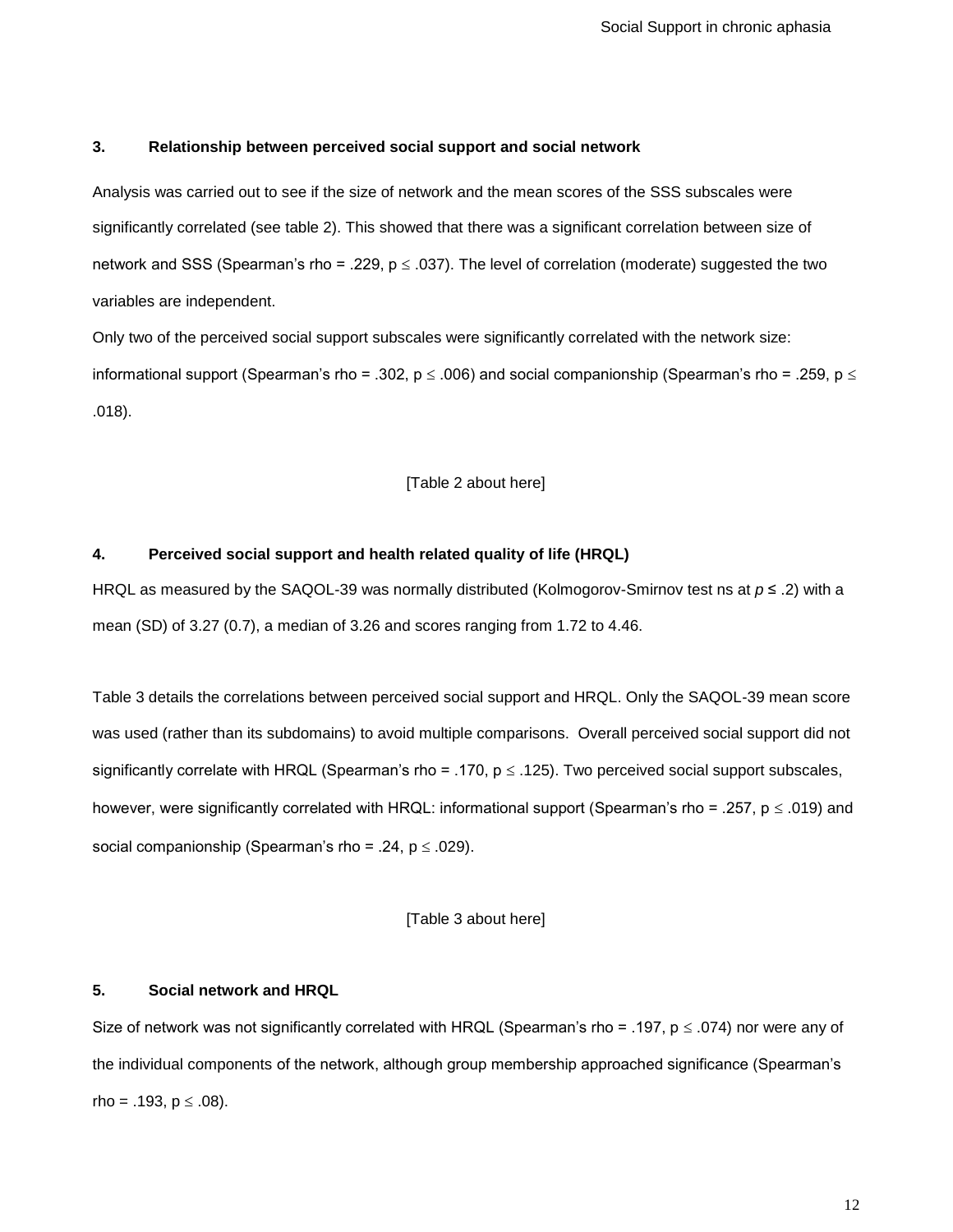In terms of frequency of contact (see figure 3), we compared HRQL for those who saw their children less, the same, or more than before the stroke. Participants with the highest HRQL scores (3.40) saw their children at the same frequency as before the stroke. Participants who saw their children less than before the stroke had lower HRQL scores (2.88) and those who saw them more had the lowest HRQL scores (2.82). A one-way ANOVA showed that this pattern was significant ( $F(2,64)=4.58$ ,  $p \le .014$ ). We also compared HRQL for those who saw their relatives less, the same, or more. Again, participants with the highest HRQL scores saw their relatives at the same frequency; those who saw them more or less had lower HRQL scores and the difference was significant (F(2,56)=3.257,  $p \le 0.046$ ). In terms of contact with friends, however, those who saw their friends more had the highest HRQL scores; those who saw them less had the lowest scores. These results were not significant (F(2,69)=.138,  $p \le .871$ ).

[Figure 3 about here]

#### **DISCUSSION**

This study looked at social support in people with chronic aphasia. A strength of the study was that 83 (out of 95) people with aphasia were able to self-report their answers, unlike many studies of stroke survivors that exclude this population because of their language problems. Of eligible participants, 82% took part in the study. This high response rate suggests the sample used was representative of the population targeted. Indeed, stroke is more common in men and in older people (Department of Health, 1998). In our sample 63% were male and 44% were over 65 years old. In the study area, 24% of the population is Black or Asian (Stewart, Dundas, Howard, Rudd & Wolfe, 1999) compared with 22% in our sample. There was, however, a difference in social class between our sample and the UK stroke population. Stroke is more prevalent in people from manual social classes, whereas 57% of our sample was from non-manual social classes. This probably reflects the geographical area from which the sample was drawn.

#### **Main findings**

*Social network and perceived social support*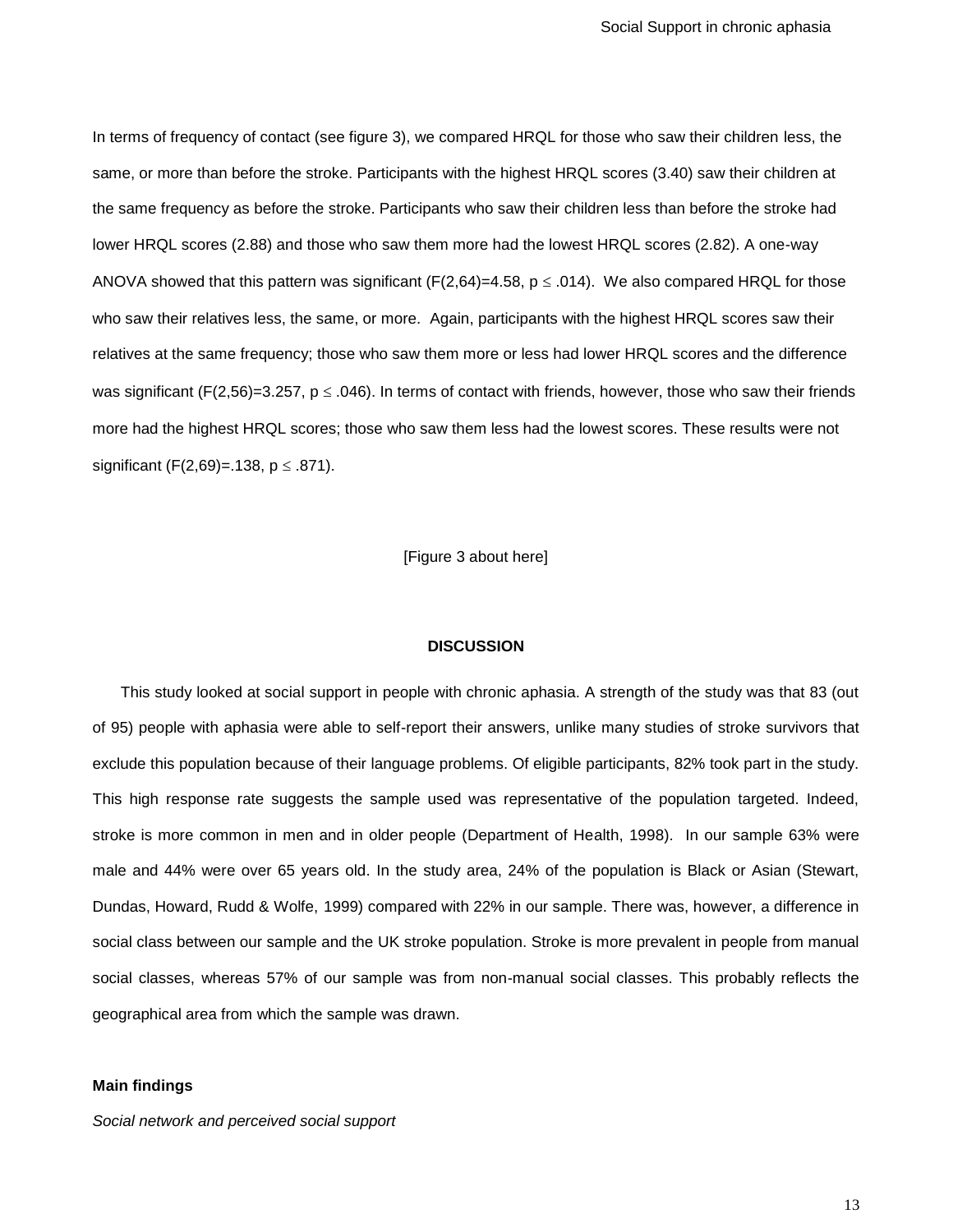To gain insight into how aphasia impacts on social networks, information was obtained on how the frequency of contact with friends and family had changed since the stroke. The literature review suggests that families 'can be held together with tradition and with the rituals of everyday life' while friendships 'can lack the scaffolding of habit' and are more vulnerable to language disability (Parr et al., 1997, p.57). Our findings supported this analysis. Most people had maintained or increased contact with their children (86.3%) and their relatives (75.4%) since the stroke. However, a very different picture emerged when looking at friendships: 63.9% had *less* contact with friends and 30% could not name a single close friend. These statistics suggest friendships are often lost following onset of aphasia.

In terms of the size of people's networks, the mean was 10 but the mode was only 4. This is smaller than the average for the general population, which is estimated to be between 8 and 15 members (Schulz & Rau, 1985). It suggests that a number of participants were relying on only a few network members for all support needs. This arguably fits in to a pattern of losing contacts with a wider circle of friends noted above. As suggested in the literature, group membership was indeed a factor in many of the participants' networks, with people attending on average 1.64 groups. Since none of the participants had returned to full-time employment following stroke, attending groups may have taken on some of the social functions of the work place.

Looking at perceived social support, participants' scores indicated they felt overall well supported, in particular in the area of tangible support. Tangible support was not correlated with network size, suggesting that perhaps this kind of support can be effectively provided by a small number of network members. The two subscales that correlated significantly with size of network were social companionship (Spearman's rho = .259, p<0.018) and informational support (Spearman's rho = .302, p<0.006). This may suggest that informational support is perhaps achieved through being connected to a wider network. The concepts of social companionship and social networks arguably serve similar functions: that of feeling embedded in your community, with the sense of identity that this confers.

#### *Associations with HRQL*

At first glance it would seem that social support has no significant impact on the HRQL of people with chronic aphasia, as neither overall size of social network nor overall perceived support were significantly correlated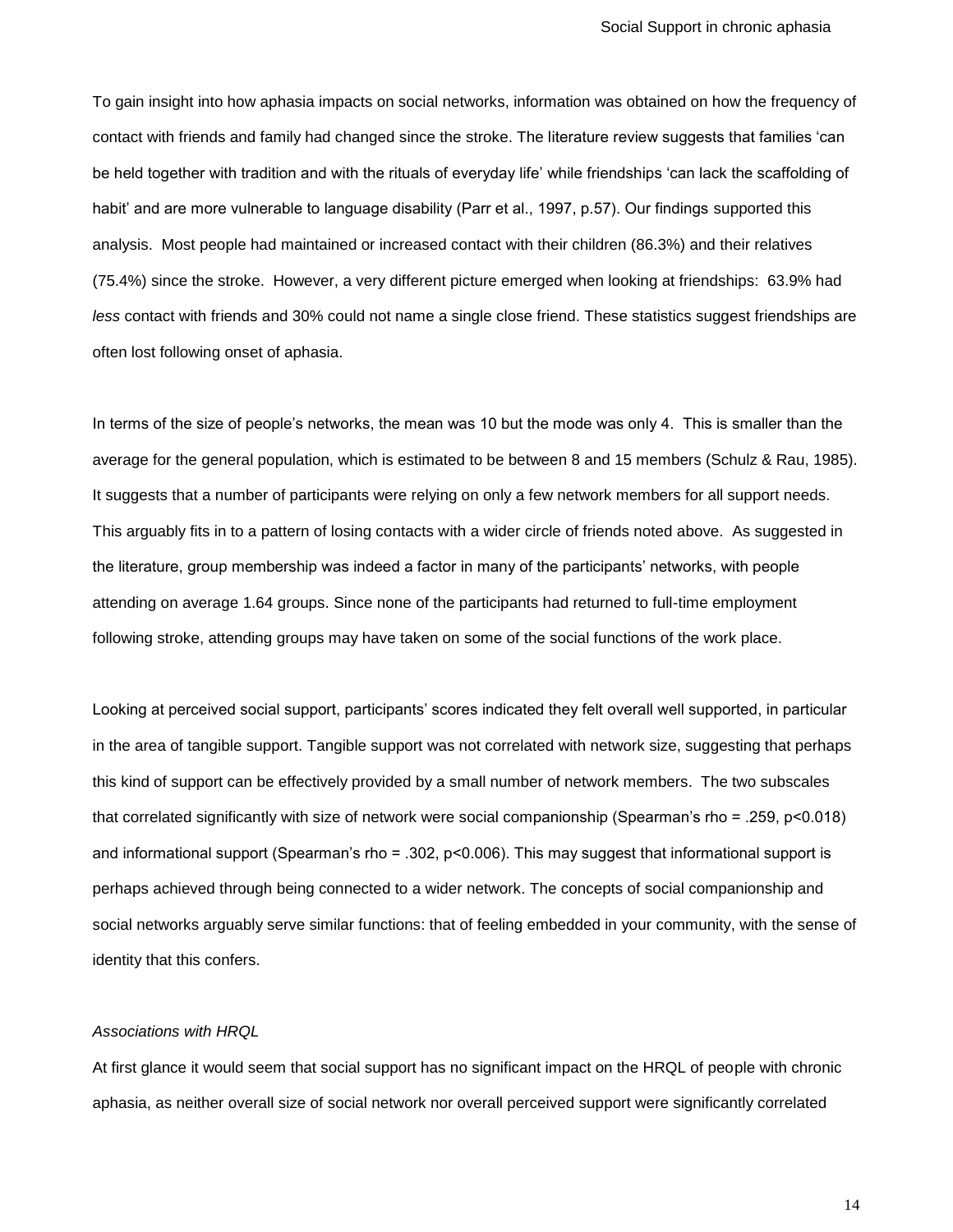with HRQL in this sample. However, to conclude from this that social support plays no role would be premature, as in a more detailed analysis, some significant differences and interesting patterns do emerge.

Two aspects of perceived social support were associated with better HRQL: social companionship and informational support. That social companionship was associated with HRQL replicates the findings of research into other chronic illness: Symister and Friend (2003) found the social companionship subscale the most important for predicting decreases in depression and increases in optimism in end-stage renal disease patients. From a theoretical point of view, Cohen and Wills (1985) suggest that the function of social companionship is most likely to be beneficial when it addresses a specific need: as discussed above, the loss of friendship and social interaction is a factor for this population.

Informational support was also significantly associated with HRQL. Although the level of the actual correlation was low, this finding may reflect the needs of this specific population: access to information can often be problematic for people with aphasia, and this can be an ongoing issue (Parr et al., 1997). Aphasia may make it difficult to read information leaflets, find out about and fill in benefits forms, write letters, make phone calls, or understand verbal information that is given rapidly in complex language. While the general population may be relatively self-reliant in being able to access information from a variety of sources, someone with aphasia may be more reliant on supportive network members to help them access and understand the information they need.

By contrast, tangible support was not correlated with HRQL. As suggested by Glass and Maddox (1992) tangible support can promote helplessness and dependency, which may be unhelpful in the formation of a new stroke identity. In their own study, stroke survivors made better recovery receiving moderate rather than high levels of tangible support. Norris, Parris Stephens and Kinney (1990) document the irritation reported by stroke survivors at receiving unwanted assistance with activities of daily living. Neither affectionate nor emotional support were significantly correlated with HRQL for this population of people with chronic aphasia. This fits Cohen and Wills' (1985) prediction that these types of support are most useful in acutely stressful periods.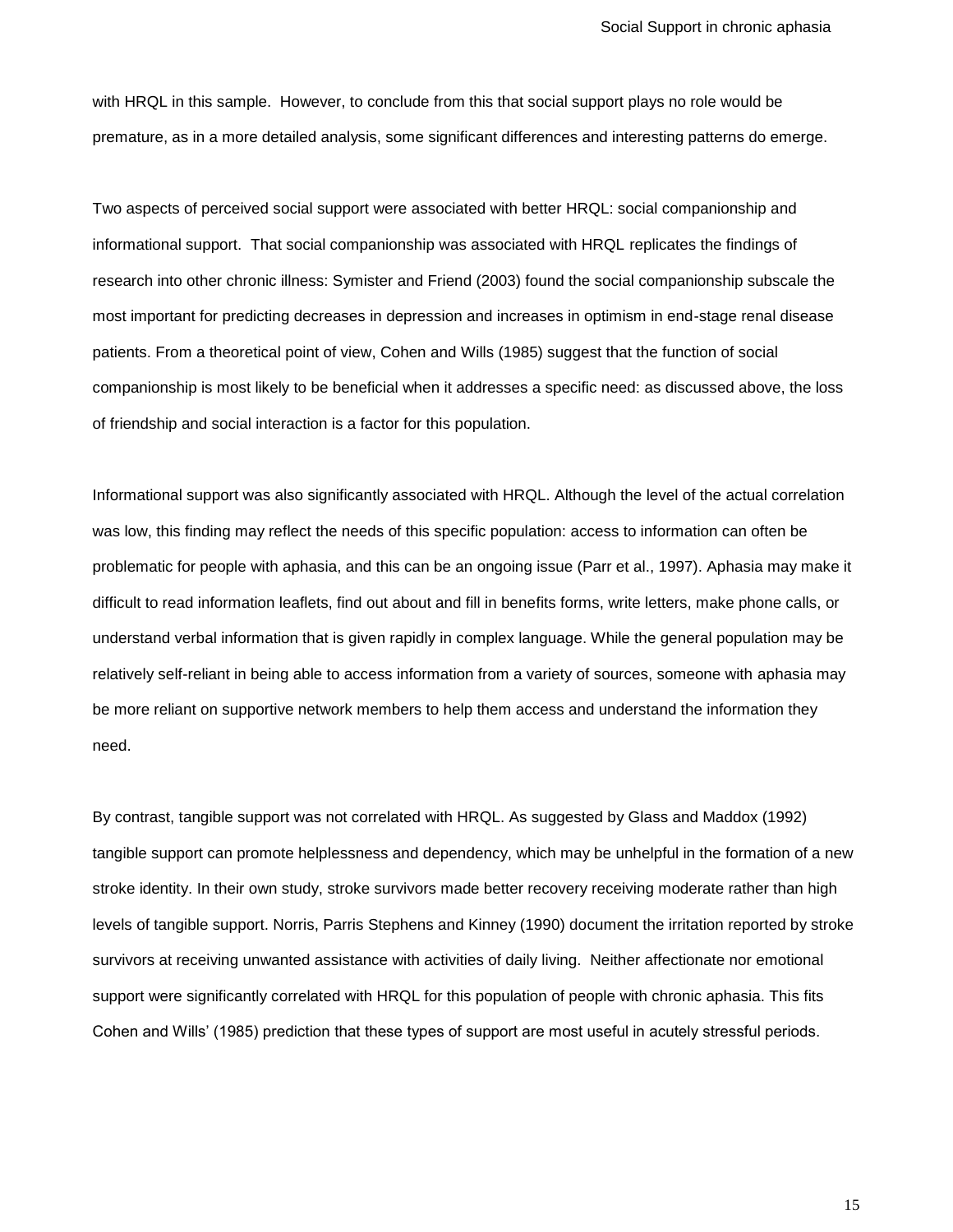Cohen and Wills (1985) suggest that when not experiencing acute stress, social networks may be important for good quality of life. Previous studies looking at chronic stroke survivors did indeed find that measures of wellbeing and life satisfaction were related to social network measures, as discussed in the introduction. However, in our study size of network did *not* significantly correlate with HRQL. This may in part be due to the focus on immediate network of close friends and relatives, rather than more distal acquaintances. Further, the measure used did not make reference to either pre-morbid network or satisfaction with network size which may have made it harder to detect a significant result. Alternatively, it may be that size of network is less important for this population. Interestingly, size of network was indeed significantly associated with HRQL for women ( $p \le 0.043$ ) but not for men ( $p \le 0.539$ ). The emphasis on close relationships with friends and relatives may reflect a pattern of intimate and confiding social support more associated with female preferences (Antonucci & Akiyama, 1987). Another consideration is attitudes towards dependence, which may be expected to be high for this population. Nagurney, Reich and Newsom (2004) looked at the interaction between received support, a desire for independence, and gender in 118 older adults. They found that men with a high desire to be independent responded negatively to receiving support from their social network. Women's outcomes were unaffected by their desire for independence. Finally, this result may reflect gender differences in the marital relationship. Due, Holstein, Lund, Modvig, & Avlund (1999) note that men are likely to name their partner as their confidant, while women are more likely to have a confidant relationship with relatives or friends, arguably making their close circle of friends and relatives more important to them.

None of the individual components of social network size were significantly correlated with HRQL either. For example, it appears that neither having a partner, nor having children, contribute to higher HRQL scores. This is possibly intuitively surprising, and confounds many population samples, which tend to find a protective value in having a spouse (see Cohen & Wills, 1985, for an overview). Looking at the stroke literature, however, suggests that the picture may be more complex for this population. Labi et al. (1980) found that those who lived alone were less likely to reduce outside socialisation than those who lived in a family context. Further, those who cited their spouse as their significant other experienced the greatest decrease in social activity, whereas if they cited a friend they had a much greater chance of maintaining some kind of outside social life.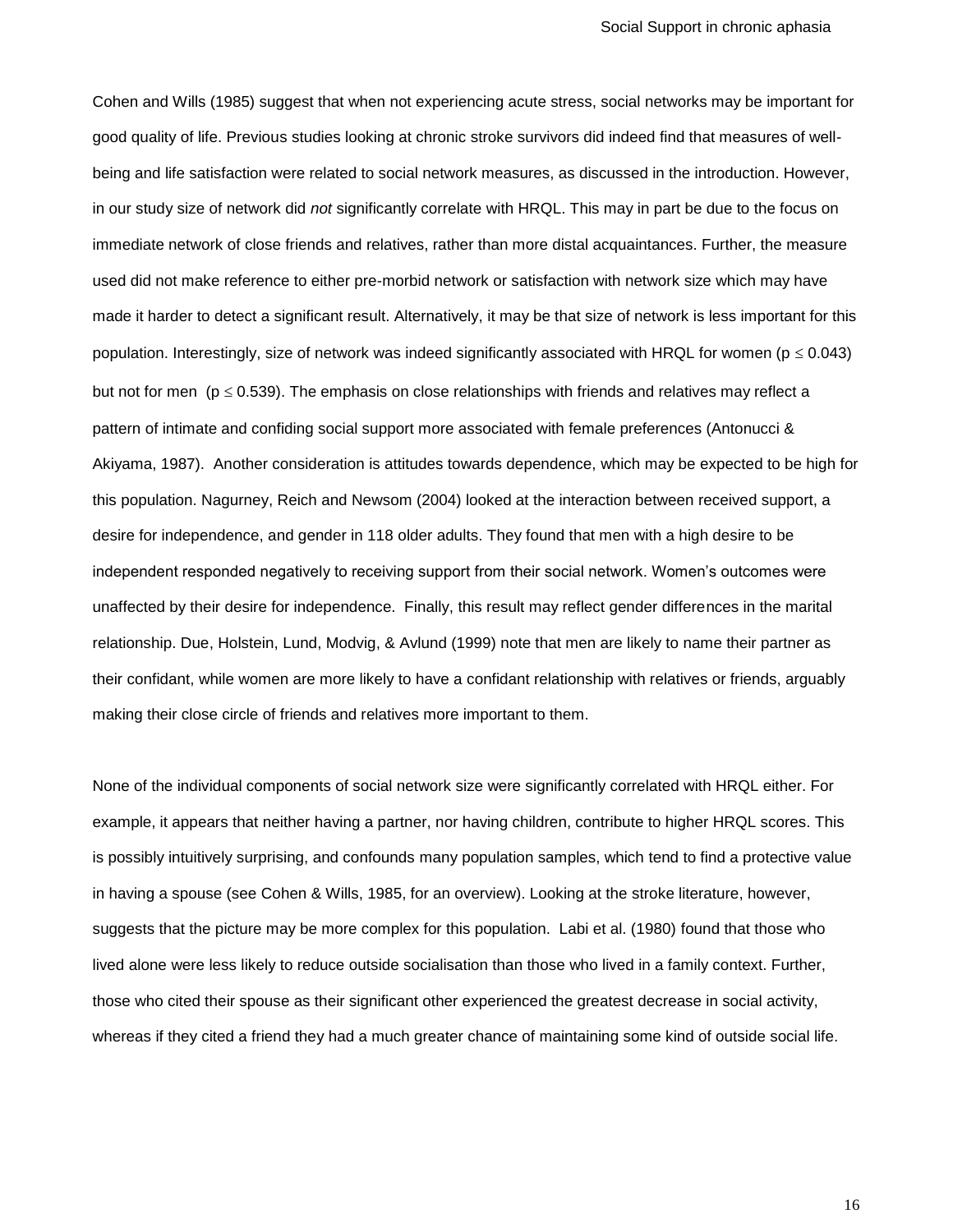In terms of how frequency of contact interacted with HRQL, a striking pattern emerged. Those who had *more*  contact with their children had the *lowest* HRQL scores, suggesting that more is not always better. Those who had the same amount of contact had the highest HRQL scores. Perhaps the most obvious interpretation is that increased contact suggests increased need, and therefore increased dependence; loss of independence may be expected to correlate with lower HRQL. There is also some suggestion in the literature of the conflicting emotions felt by many people in relation to changing family roles. Certainly, a theme that emerges in the qualitative literature is that many stroke patients express distress at feeling a 'burden' to their families. One patient in Dowswell et al. (2000) says 'There is a worry… it's mainly my concern for others… you can't help but feel that you're being a burden.' Dowswell et al. go on to describe the pain at the often sudden reversal of roles from being the one who cared for their family, to being the one cared for. The stroke survivor is not only contending with their own emotional reaction but also potentially feeling responsible for the impact of the stroke on the rest of the family. Given these conflicting feelings it is perhaps less surprising that there was not a neat positive correlation between having children/spouse and HRQL. A similar pattern emerged with relatives, with those experiencing the highest HRQL seeing their relatives the same amount as before the stroke, whereas those who saw them more had lower HRQL. Again, increased frequency of contact may be correlated with increasing loss of independence.

The pattern is different for friends. The more participants saw of their friends, the better their HRQL, although this pattern did not reach significance. This would seem to confirm the suggestion in the literature that friendships occupy a different function, less based on obligation, and possibly more likely to be providing emotional and social companionship support rather than tangible support (Wenger, 1994).

#### **Clinical implications and future research**

In our sample of people with chronic aphasia, higher health-related quality of life was associated with increased social companionship and informational support; maintaining the same contact with your family and having more contact with your friends. Interventions at this chronic stage, therefore, may aim to help people achieve social integration. Therapy approaches aimed at increasing the conversation skills of people with aphasia and people in their immediate social context - family members, volunteers, care workers- may be one way of promoting social integration (e.g., Hopper, Holland & Rewega, 2002; Kagan, Black, Duchan, Simmons-Mackie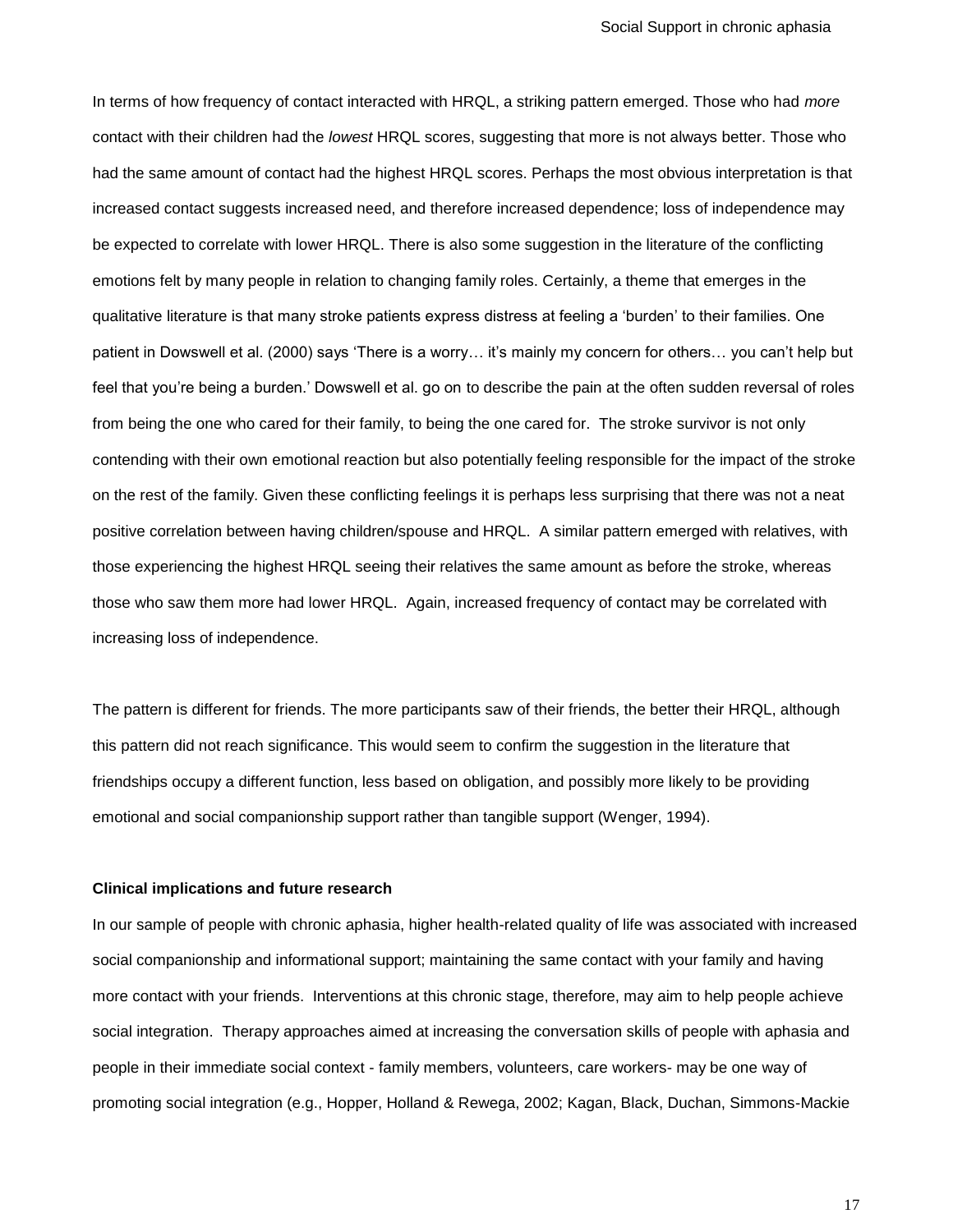& Square, 2001; Lock, Wilkinson, Bryan, Maxim, Edmundson, Bruce et al., 2001). Other ways may be to work on increasing participation in activities of choice for people with aphasia (e.g., Lyon, Cariski, Keisler, Rosenbek, Levine, Kumpula et al., 1997), facilitating access to adult education (e.g., Wahrborg, Borenstein, Linell, Hedberg-Borenstein, & Asking, 1997; Elman, 1998) and offering group therapy that promotes people with aphasia's communication skills and confidence and gives them the opportunity to build new networks (e.g., Elman & Bernstein-Ellis, 1999; Pound, Parr, Lindsay & Woolf, 2000).

An alternative approach to facilitating social companionship and informational support is to dismantle barriers to inclusion. These may include the attitudes of other people, features of the physical environment, and societal conventions. In working to remove these barriers, various authors have argued for greater public awareness of aphasia (Code, 2003; Elman, Ogar & Elman, 2000). Indeed surveys of the population have revealed reduced public awareness of aphasia (Code, Simmons-Mackie, Armstrong, Stiegler, Armstrong et al., 2001; Simmons-Mackie, Code, Armstrong, Stiegler & Elman, 2002). Elman et al. (2000) suggest limited public awareness results in less empathy and understanding for re-integrating into the community. Others have suggested targeting training and resources to community members (e.g. doctors, lawyers) (Kagan, 1998). Informational access could be improved through presenting information so that it is accessible to people with aphasia (e.g., larger font, key words in bold). An alternative approach is to empower the aphasic individual, for example through assertiveness training (Pound et al., 2000).

Still, further efficacy studies of the different types of intervention aimed at providing a sense of social companionship and promoting social integration at the chronic stage are needed. Simmons-Mackie (1998) argues that there is not yet enough evidence to know whether provision of supported conversation groups, communication partners and other 'protected' social opportunities are more effective than communication intervention designed to ensure successful use of language in social interaction and ultimately inclusion in the wider community. Moreover, studies aimed at analysing the process by which friends are lost following stroke and aphasia may help to inform therapy interventions. For example, one could examine whether it is more valuable (and/or achievable) to aim to help people maintain pre-existing friendships, or to facilitate the formation of new friendships.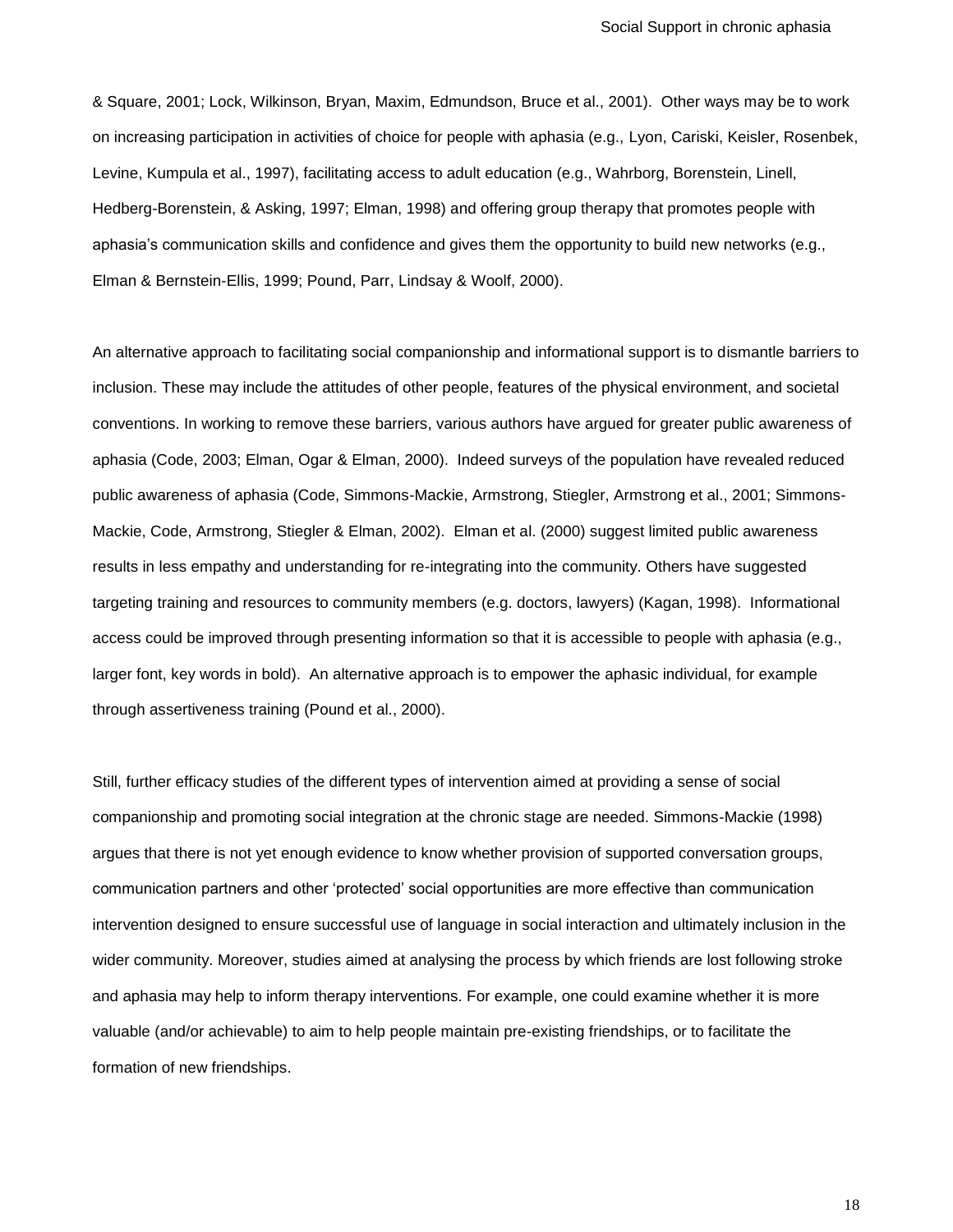Lastly, in considering this study's main findings, many interpretations are necessarily speculative due to the limitations of this study. To increase the feasibility of the study and reduce respondent burden we did not explore in more depth the dynamics of the social support process. This might include more detailed information about the social network and support processes, including social support experienced previous to the stroke; and semi-structured interviews to provide qualitative information. Information on negative social interactions could also provide further insights. For example, Norris et al. (1990) looked at family interactions following recovery from stroke and found that negative emotional interactions accounted for 11% in variance for personal adjustment. In terms of the study design, in future studies a control group of both stroke patients and 'healthy' population matched for demographic variables would allow the effects of aphasia to be distinguished from more general effects of chronic illness and age. Further, a longitudinal design would help to establish whether there is a temporal dimension to grief and social support.

#### **Summary and conclusion**

This study explored the social network and perceived social support of people with chronic aphasia and their relationship to health-related quality of life. We found that most participants maintained contact with family but not with friends; those who saw their children and relatives the same as before the stroke had higher HRQL than those who saw them either more or less; size of social network was associated with HRQL for women but not for men; and that social companionship and informational support were significantly correlated with HRQL.

The clinical implications of these findings were discussed. These included interventions aimed at promoting social integration, such as supported conversation groups; ways for working with the existing social network; and ways to enhance social companionship and informational support. Future research directions were explored, such as further research looking at how aphasia affects the processes of forming and maintaining social contacts, as well as evaluating intervention studies aimed at enhancing social support.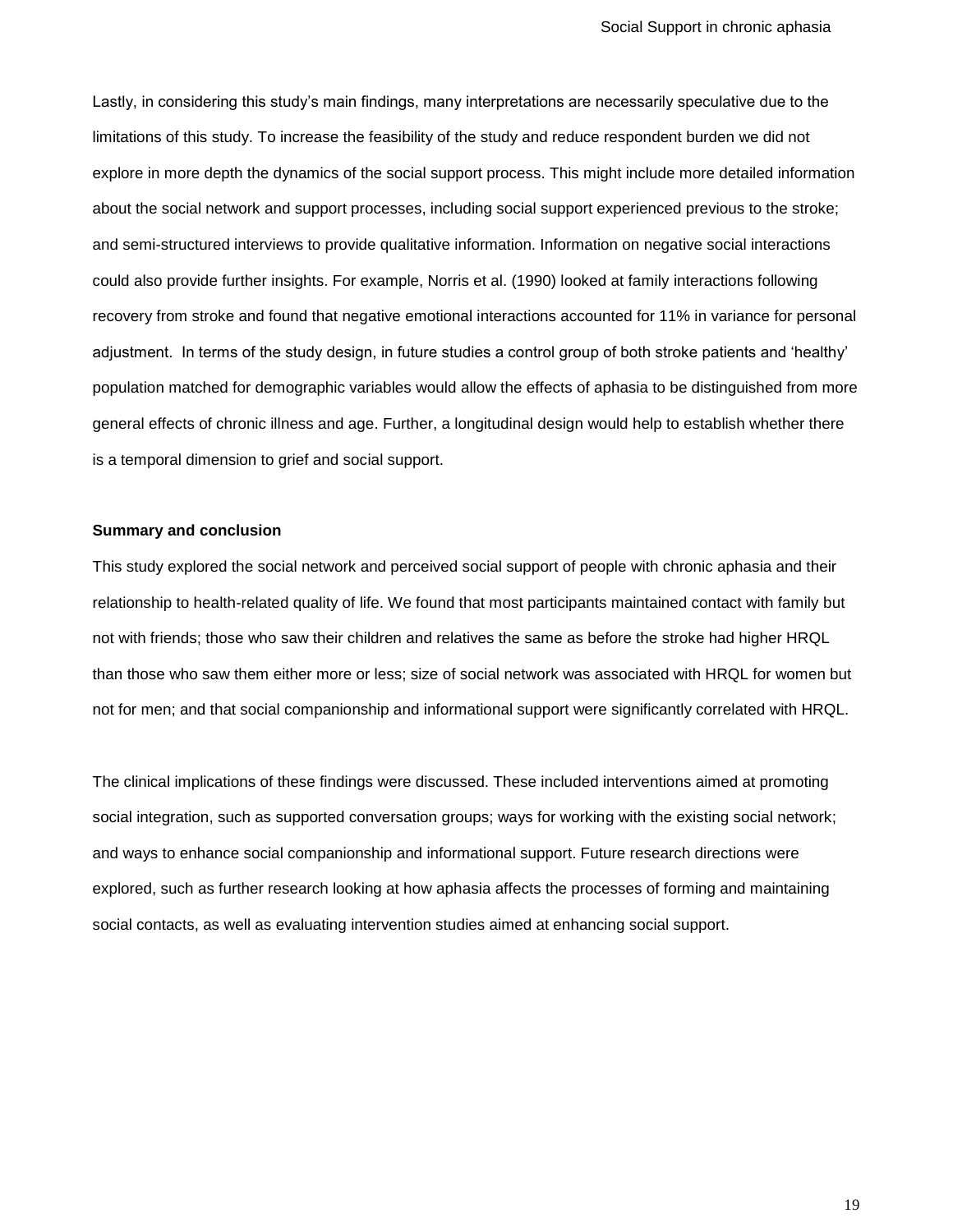#### **Footnote**

 $1$  Quality of life is a related but broader term than HRQL, often related to a person's culture and value systems (WHO, 1993) and incorporating factors like a safe environment and material well-being. This study has looked at HRQL. Most of the literature reviewed here has also assessed what is commonly viewed now as HRQL, but have used the term quality of life. In reporting other people's work we have used the terms they used.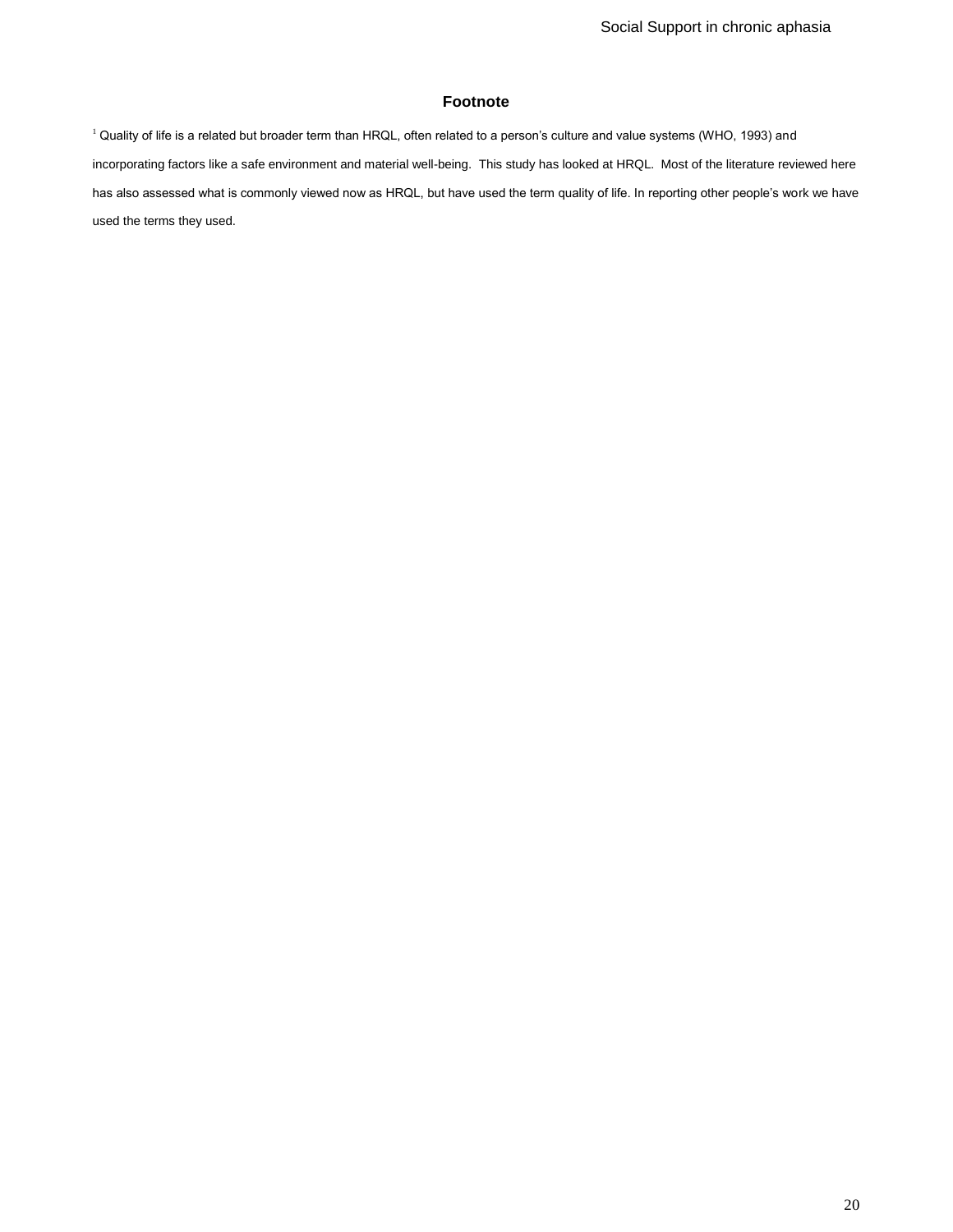#### **References**

Aneshensel, C. S. & Frerichs, R. R. (1982). Stress, Support, and Depression - A Longitudinal Causal Model. *Journal of Community Psychology, 10,* 363-376.

Antonucci, T.C. & Akiyama, H. (1987) An examination of sex differences in social support among older men and women. *Sex Roles, 11/12*, 737.

Astrom, M., Adolfsson, R., Asplund, K., & Astrom, T. (1992a). Life Before and After Stroke. Living Conditions and Life Satisfaction in Relation to a General Elderly Population. *Cerebrovasc Dis, 2,* 28-34.

Astrom, M., Asplund, K., & Astrom, T. (1992b). Psychosocial Function and Life Satisfaction After Stroke. *Stroke, 23,* 527-531.

Belanger, L., Bolduc, M. & Noel, M. (1988) Relative importance of after-effects, environment and socioeconomic factors on the social integration of stroke victims. *International Journal of Rehabilitation Research, 11(3),* 251-260.

Berkman, L.F. & Syme, S.L. (1979) Social Networks, host resistance, and mortality: A nine-year follow-up study of Alameda County residents. *American Journal of Epidemiology, 109*, 186-204

Berzon,R., Hays,R.D., & Shumaker,S.A. (1993). International Use, Application and Performance of Health-Related Quality of Life Instruments. *Quality of Life Research, 2,* 367-368.

Billings, A.G. & Moos, R.H. (1982) Stressful life events and symptoms: A longitudinal model. *Health Psychology, 1*, 99-117.

Blazer, D. G. (1982). Social Support and Mortality in An Elderly Community Population. *American Journal of Epidemiology, 115,* 684-694.

Bowling, A. (1997). *Measuring Health: A Review of Quality of Life Measurement Scales.* Buckingham: Open University Press.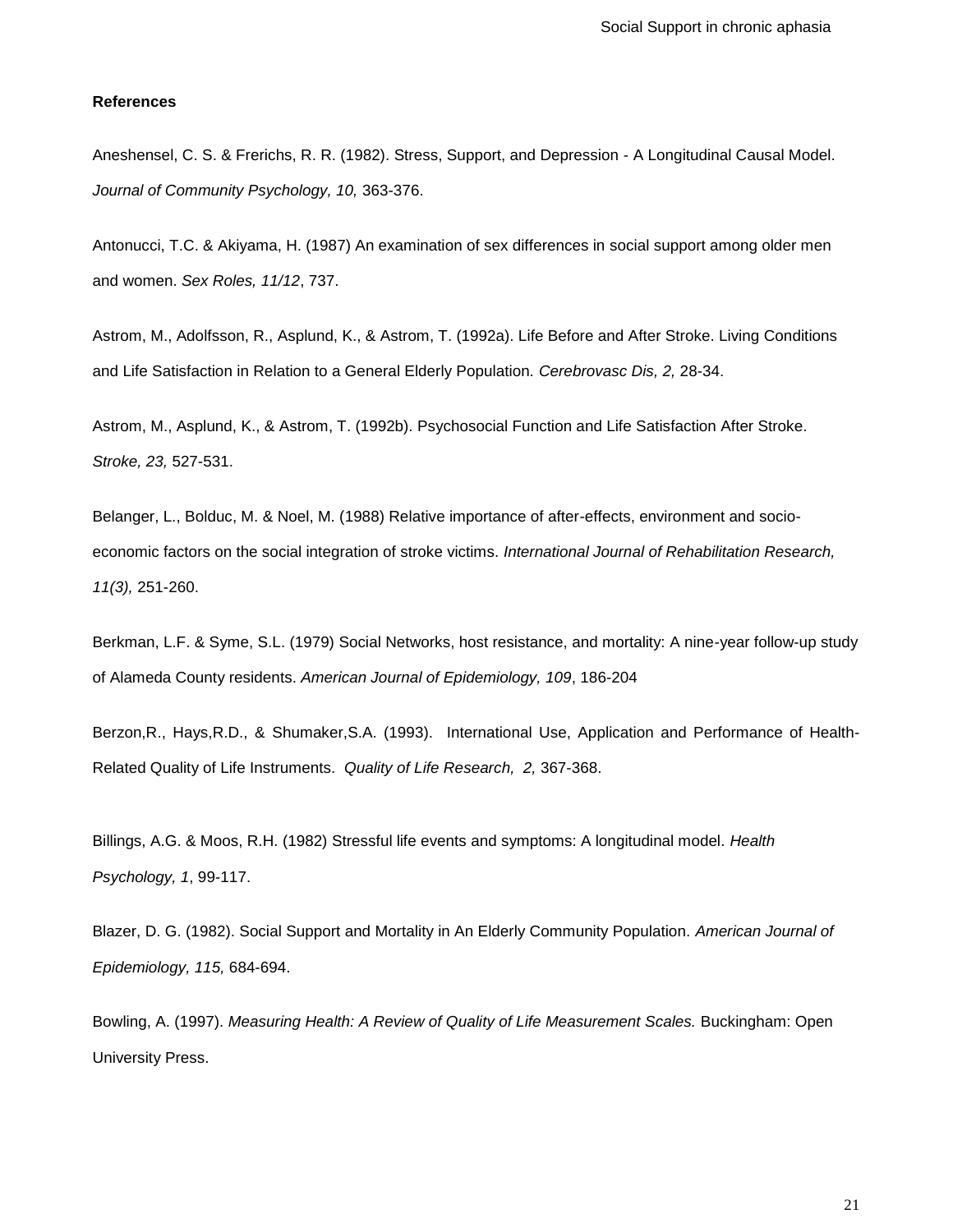Broadhead, W.E., Kaplan, B.H., James, S.A., Wagner, E.H., Schoenbach, E.J., Grimson, R., Heyden, S., Tibblin, G. & Gehlbach S.H. (1983) The epidemiologic evidence for a relationship between social support and health. *American Journal of Epidemiology*, *117*, 521-537

Bullinger,M., Anderson,R., Cella,D., & Aaronson,N.K. (1993). Developing and Evaluating Cross Cultural Instruments: from Minimum Requirements to Optimal Models. *Quality of Life Research, 2,* 451-459.

Clarke, P. J., Black, S. E., Badley, E. M., Lawrence, J. M., & Williams, J. I. (1999). Handicap in Stroke Survivors. *Disability and Rehabilitation, 21,* 116-123.

Code, C. (2003). The quantity of life for people with chronic aphasia. *Neuropsychological Rehabilitation, 13,* 379-390.

Code, C., Simmons-Mackie, N., Armstrong, E., Stiegler, L., Armstrong, J. et al., (2001). The public awareness of aphasia: An international survey. *International Journal of Language and Communication Disorders, 36 suppl,* 1-6.

Cohen, S. & Wills, T. A. (1985). Social Support and the Buffering Hypothesis. *Psychological Bulletin, 98,* 310- 357.

Cruice, M., Worrall, L., Hickson, L., & Murison, R. (2003). Finding a focus for quality of life with aphasia: Social and emotional health, and psychological well-being. *Aphasiology, 17,* 333-353.

Department of Health (1998). *Health Survey for England. Cardiovascular Disease*. www.archive.officialdocuments.co.uk/document/doh/survey98/hse-00.htm. Accessed on 7/9/2004.

Department of Health (2001). *Good Practice in Consent Implementation Guide:Consent to Examination and Treatment* London: Department of Health Publications.

Dowswell, G., Lawler, J., Dowswell, T., Young, J., Forster, A., & Hearn, J. (2000). Investigating recovery from stroke: a qualitative study. *Journal of Clinical Nursing, 9,* 507-515.

Due, P., Holstein, B., Lund, R., Modvig, J., & Avlund, K. (1999). Social relations: network, support and relational strain. *Social Science & Medicine, 48,* 661-673.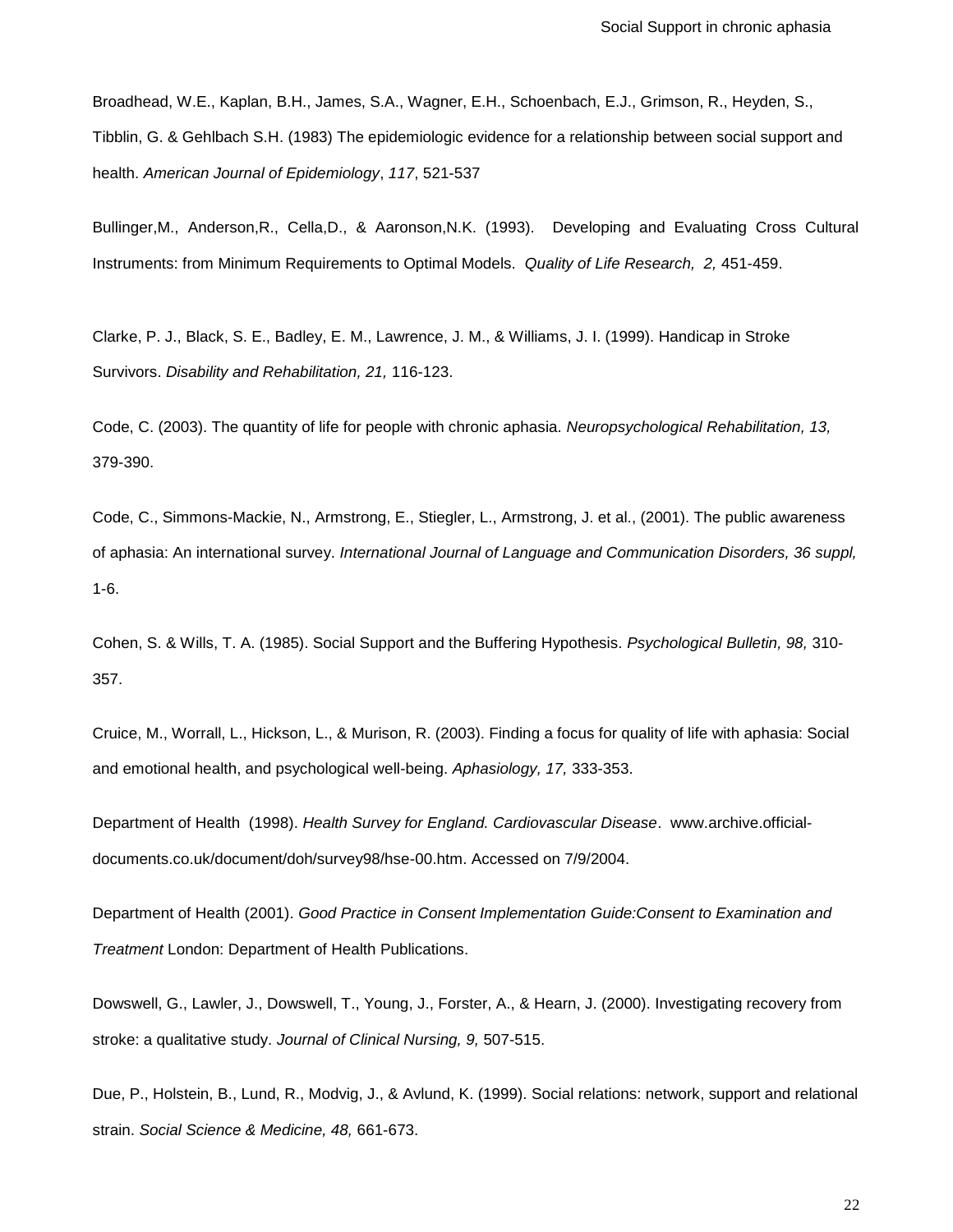Durkheim, E. 1879, translated (1952) *Suicide: A Study in Sociology.* London: Routledge.

Elman, R. (1998) Memories of the 'plateau': Health-care changes provide an opportunity to redefine aphasia treatment and discharge. *Aphasiology,12(3)*, 227-231.

Elman, R. J. & Bernstein-Ellis, E. (1999). The Efficacy of Group Communication Treatment in Adults with Chronic Aphasia. *Journal of Speech, Language and Hearing Research, 42,* 411-419.

Elman, R.J., Ogar, J. & Elman, S. (2000) Aphasia: Awareness, advocacy, and activism. *Aphasiology, 14(5/6),* 455-459.

Enderby, P., Wood, V., & Wade, D. (1987). *Frenchay Aphasia Screening Test*. Windsor: NFER-Nelson.

Friedland, J. & McColl, M. (1987). Social Support and Psychosocial Dysfunction After Stroke: Buffering Effects in a Community Sample. *Archives of Physical Medicine and Rehabilitation, 68,* 475-480.

Friedland, J. F. & McColl, M. (1992). Social Support Intervention After Stroke: Results of a Randomised Trial. *Archives of Physical Medicine and Rehabilitation, 73,* 573-581.

Glass, T. A. & Maddox, G. L. (1992). The Quantity and Quality of Social Support: Stroke Recovery as Psychosocial Transition. *Social Science and Medicine, 34,* 1249-1261.

Hilari, K. & Byng, S. (2001). Measuring quality of life in people with aphasia: the Stroke Specific Quality of Life Scale. *International Journal of Language and Communication Disorders, 36 Suppl,* 86-91.

Hilari, K., Byng, S., Lamping, D. L., & Smith, S. C. (2003a). Stroke and Aphasia Quality of Life Scale-39 (SAQOL-39): evaluation of acceptability, reliability, and validity. *Stroke, 34,* 1944-1950.

Hilari, K., Wiggins, R. D., Roy, P., Byng, S., & Smith, S. C. (2003b). Predictors of health-related quality of life (HRQL) in people with chronic aphasia. *Aphasiology, 17,* 365-381.

Hopper, T., Holland, A., & Rewega, M. (2002). Conversational coaching: Treatment outcomes and future directions. *Aphasiology, 16,* 745-761.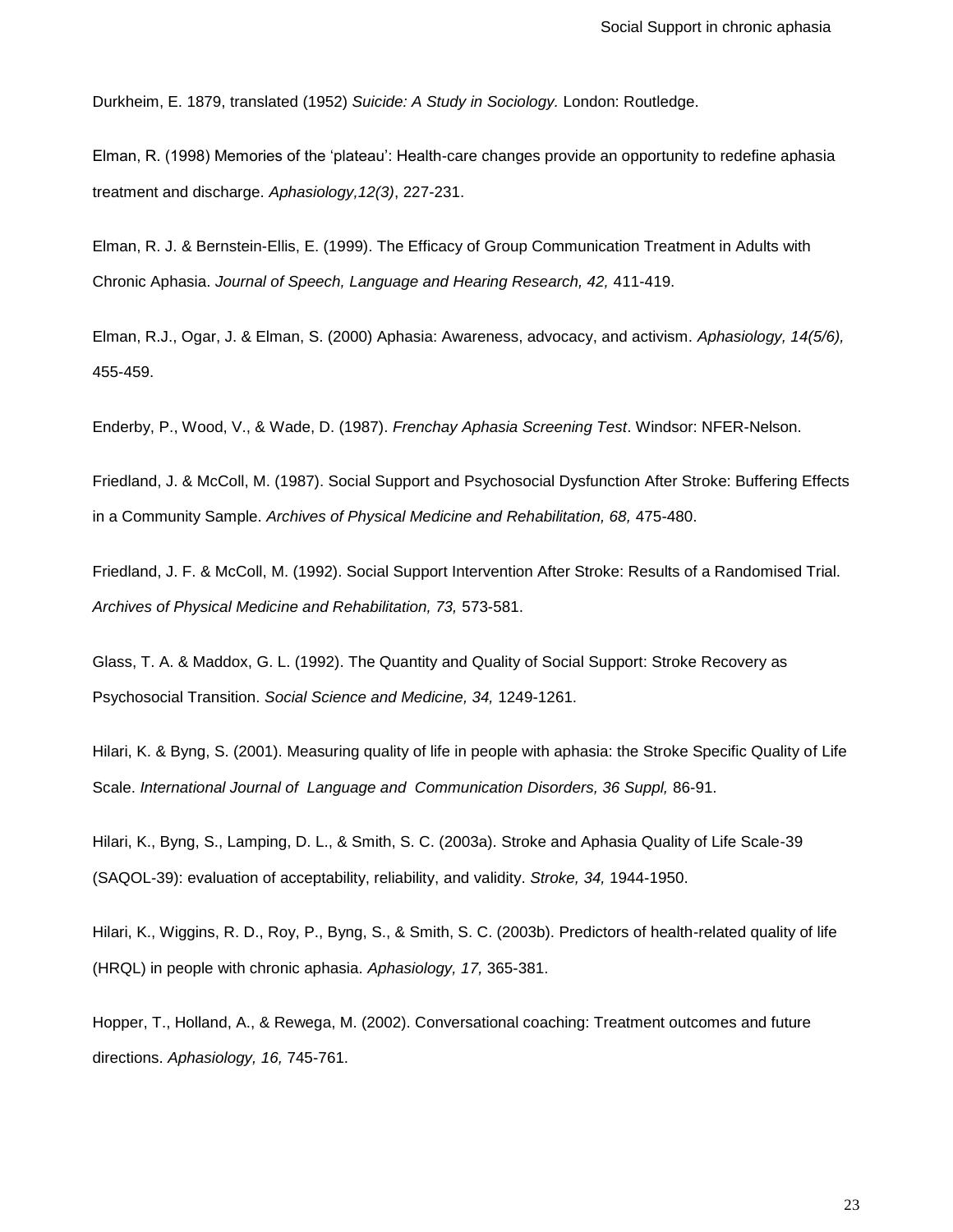House, J. S., Robbins, C., & Metzner, H. L. (1982). The Association of Social Relationships and Activities with Mortality - Prospective Evidence from the Tecumseh Community- Health Study. *American Journal of Epidemiology, 116,* 123-140.

Kagan, A. (1998). Supported conversation for adults with aphasia: methods and resources for training conversation partners. *Aphasiology, 12,* 816-830.

Kagan, A., Black, S. E., Duchan, J. F., Simmons-Mackie, N., & Square, P. (2001). Training volunteers as conversation partners using "Supported Conversation for Adults with Aphasia" (SCA): A controlled trial. *Journal of Speech Language and Hearing Research, 44,* 624-638.

Knapp, P. & Hewison, J. (1998) The protective effects of social support against mood disorder after stroke. *Psychology and Health Medicine, 3*, 275-283.

Labi, M. L. C., Phillips, T. F., & Gresham, G. E. (1980). Psychosocial Disability in Physically Restored Long Term Stroke Survivors. *Archives of Physical Medicine and Rehabilitation, 61,* 561-565.

Lin, N., Dean, A., & Ensel, W. M. (1981). Social Support Scales - A Methodological Note. *Schizophrenia Bulletin, 7,* 73-89.

Lock, S., Wilkinson, R., Bryan, K., Maxim, J., Edmundson, A., Bruce, C. et al. (2001). Supporting partners of people with aphasia in relationships and conversation (SPPARC). *International Journal of Language & Communication Disorders, 36,* 25-30.

Lyon, J. G., Cariski, D., Keisler, L., Rosenbek, J., Levine, R., Kumpula, J. et al. (1997). Communication Partners: Enhancing Participation in Life and Communication for Adults with Aphasia in Natural Settings. *Aphasiology, 11,* 693-708.

McColl, M. A. & Friedland, J. (1989). Development of a Multidimensional Index for Assessing Social Support in Rehabilitation. *The Occupational Therapy Journal of Research, 9,* 219-234.

Nagurney, A. J., Reich, J. W., & Newsom, J. T. (2004). Gender moderates the effects of independence and dependence desires during the social support process. *Psychology and Aging, 19,* 215-218.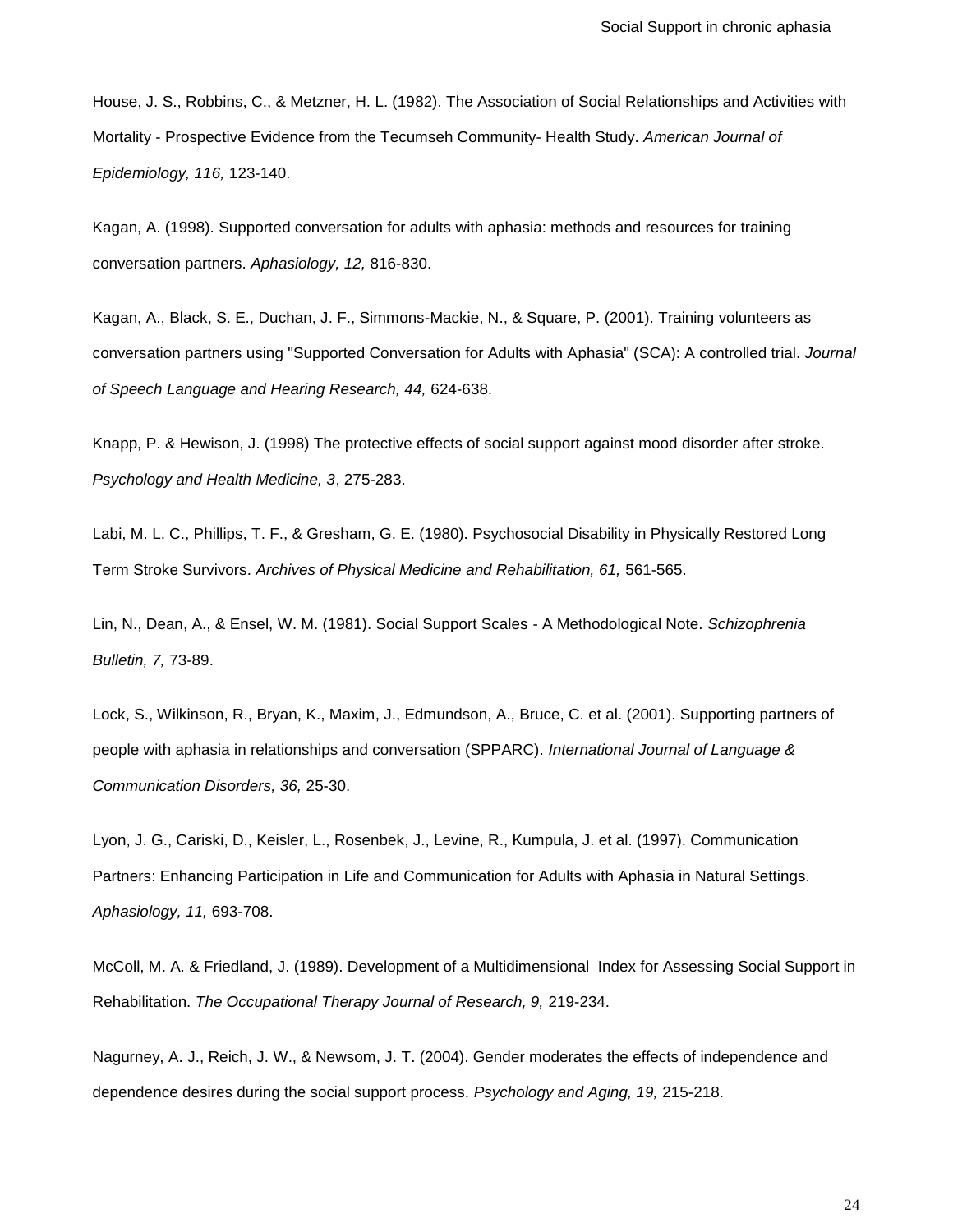Norris, V. K., Stephens, M. A. P., & Kinney, J. M. (1990). The Impact of Family Interactions on Recovery from Stroke - Help Or Hindrance. *Gerontologist, 30,* 535-542.

Olsen, O. (1993). Impact of Social Network on Cardiovascular Mortality in Middle- Aged Danish Men. *Journal of Epidemiology and Community Health, 47,* 176-180.

O'Reilly P. (1988). Methodological issues in social support and social network research. *Social Science and Medicine, 26*, 863-873.

Orth-Gomer, K. & Johnson, J.V. (1987) Social network interaction and mortality. A six year follow-up study of a random sample of the Swedish population. *Journal of Chronic Diseases*, *40,* 949-957.

Osberg, J. S., DeJong, G., Haley, S. M., Seward, M. L., McGinnis, G. E., & Germaine, J. (1988). Predicting Long-term Outcome among Post-rehabilitation Stroke Patients. *American Journal of Physical Medicine and Rehabilitation, 67,* 94-103.

Parr, S., Byng, S., & Gilpin, S. (1997). *Talking about Aphasia.* Buchingham: Open University Press.

Pound, C., Parr, S., Lindsay, J., & Woolf, C. (2000). *Beyond Aphasia: Therapies for Living With Communication Disability*. Bicester, UK: Speechmark.

Robertson E.K. and Suinn R.M. (1968) The determinants of rate of progress of stroke patients through empathy measures of patient and family. *Journal of Psychosomatic Research*, 12, 189-191

Robinson, R.G., Murata, Y. & Shimoda, K. (1999) Dimensions of social impairment and their effect on depression and recovery following stroke. *International Psychogeriatrics*, 11, 375-384

Rose, D. & O'Reilly, K. (1997). *Constructing Classes. Towards a New Social Classification for the UK*. Swindon: ESRC/ONS.

Ruberman, W., Weinblatt, E., Goldberg, J. D., & Chaudhary, B. S. (1984). Psychosocial Influences on Mortality After Myocardial- Infarction. *New England Journal of Medicine, 311,* 552-559.

Sarno, M. T. (1997). Quality of Life in Aphasia in the First Post Stroke Year. *Aphasiology, 11,* 665-679.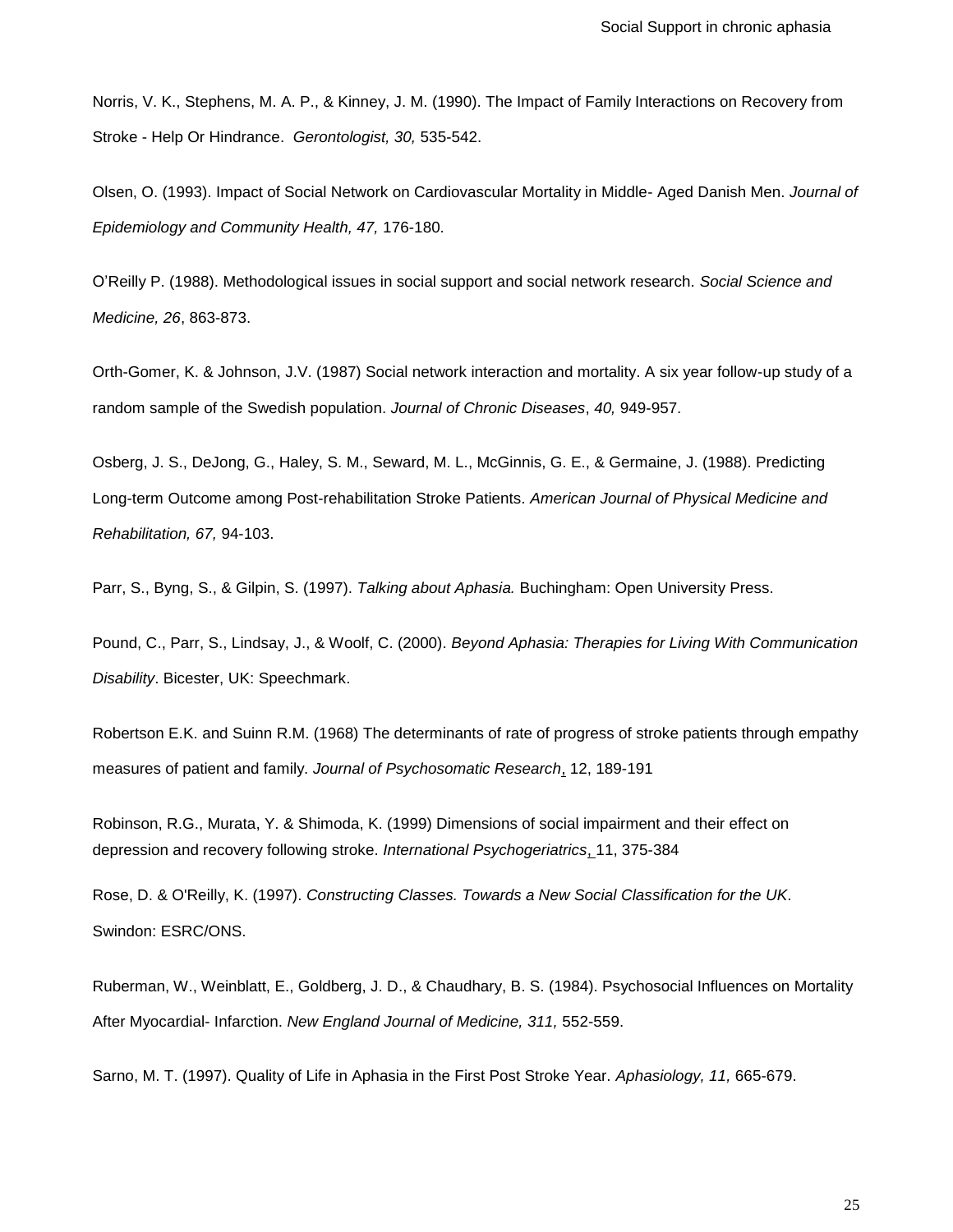Schulz R. and Rau M.T. (1985) Social support through the life course. In S.Cohen and S.L. Symer (Eds) *Social Support and Health*. New York: Academic Press

Seeman, T. E. & Berkman, L. F. (1988). Structural Characteristics of Social Networks and Their Relationship with Social Support in the Elderly - Who Provides Support. *Social Science & Medicine, 26,* 737-749.

Sherbourne, C. D. & Stewart, A. L. (1991). The MOS Social Support Survey. *Social Science and Medicine, 32,* 705-714.

Simmons-Mackie, N. (1998). A solution to the discharge dilemma in aphasia: social approaches to aphasia management. *Aphasiology, 12,* 231-239.

Simmons-Mackie, N., Code, C., Armstrong, E., Stiegler, L. & Elman, R. (2002). What is aphasia? An international survey of public awareness of aphasia. *Aphasiology, 16,* 837-848.

Stansfeld, S. (2000) Social support and social cohesion. In: Marmot M. and Wilkinson G. (Eds) *Social Determinants of Health.* Oxford: Oxford University Press.

Stewart J.A., Dundas R., Howard R.S., Rudd A.G., & Wolfe C.D. (1999) Ethnic differences in incidence of stroke: prospective study with stroke register. *British Medical Journal, 318,* 967-71.

Symister, P. & Friend, R. (2003). The influence of social support and problematic support on optimism and depression in chronic illness: A prospective study evaluating self-esteem as a mediator. *Health Psychology, 22,* 123-129.

Tsouna-Hadjis, E., Vemmos, K.N., Zakopoulos, N. & Stamatelopoulos, S. (2000) First-stroke recovery process: The role of family social support. *Archives of Physical Medicine and Rehabilitation, 81*, 881-887

Turner, R. J. (1981). Social Support As A Contingency in Psychological Well-Being. *Journal of Health and Social Behavior, 22,* 357-367.

Vogt, T. M., Mullooly, J. P., Ernst, D., Pope, C. R., & Hollis, J. F. (1992). Social Networks As Predictors of Ischemic-Heart-Disease, Cancer, Stroke and Hypertension - Incidence, Survival and Mortality. *Journal of Clinical Epidemiology, 45,* 659-666.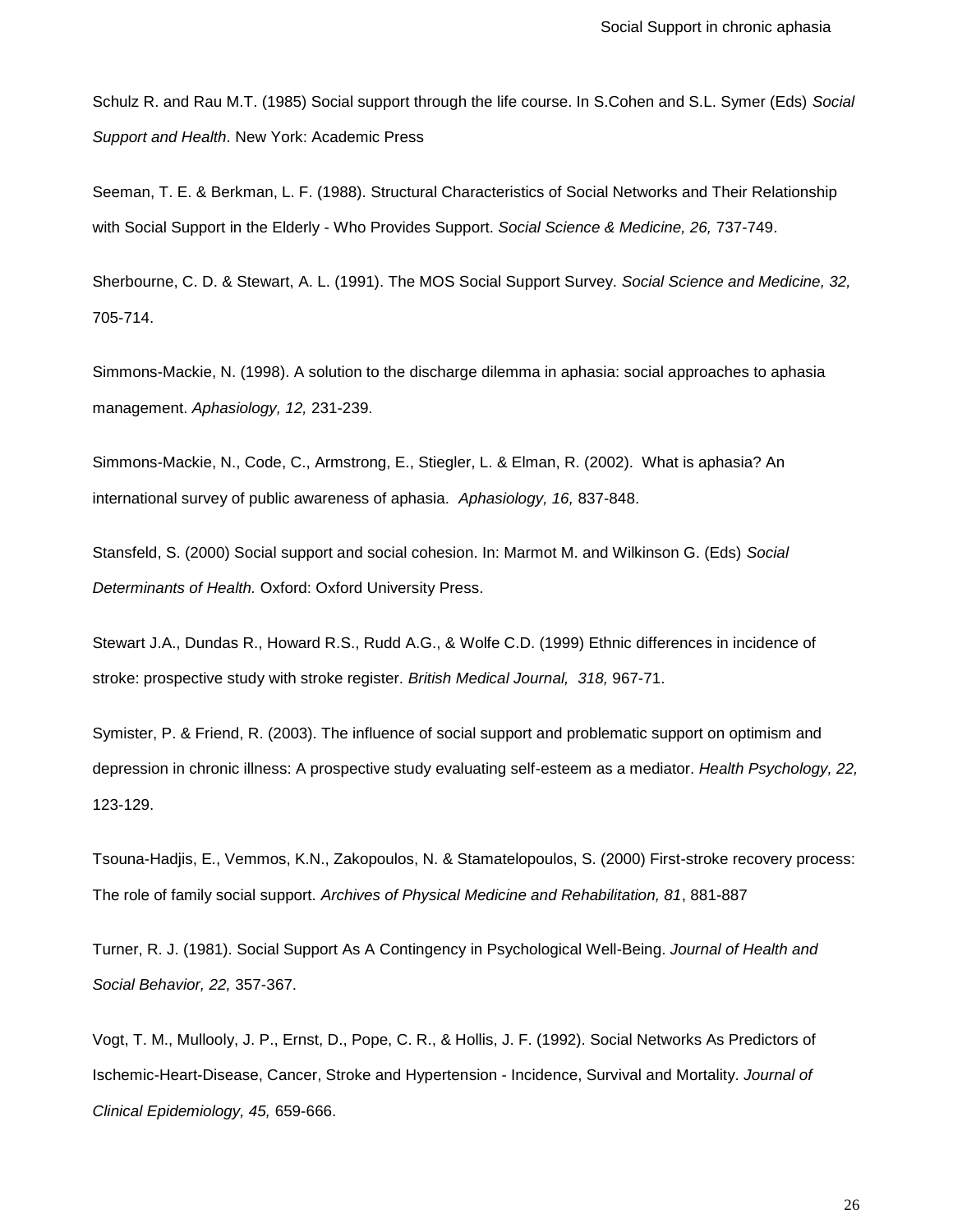Wahrborg, P., Borenstein, P., Linell, S., HedbergBorenstein, E., & Asking, M. (1997). Ten-year follow-up of young aphasic participants in a 34-week course at a Folk High School. *Aphasiology, 11,* 709-715.

Wade, D.T. (1994) Stroke (acute cerebrovascular disease). In A Stevens & J. Raftery (eds) *Health care needs assessment,* Vol 1. Oxford: Radcliffe Medical Press.

Waxler-Morrisson, N., Hislop, T.G., Mears, B. & Kan, L. (1991) Effects of social relationships on survival for women with breast cancer: a prospective study. *Social Science and Medicine, 33,* 177-183.

Wenger, G.C. (1994) *Support networks of older people: a guide for practitioners*. Bangor: Centre for Social Policy Research and Development, University of Wales.

Wyller, T. B., Holmen, J., Laake, P., & Laake, K. (1998). Correlates of Subjective Well-being in Stroke Patients. *Stroke, 29,* 363-367ss.

Zemva, N. (2004) *Quality of life, stroke and aphasia*. Poster presentation at the 11<sup>th</sup> International Aphasia Rehabilitation Conference. Milos, Greece.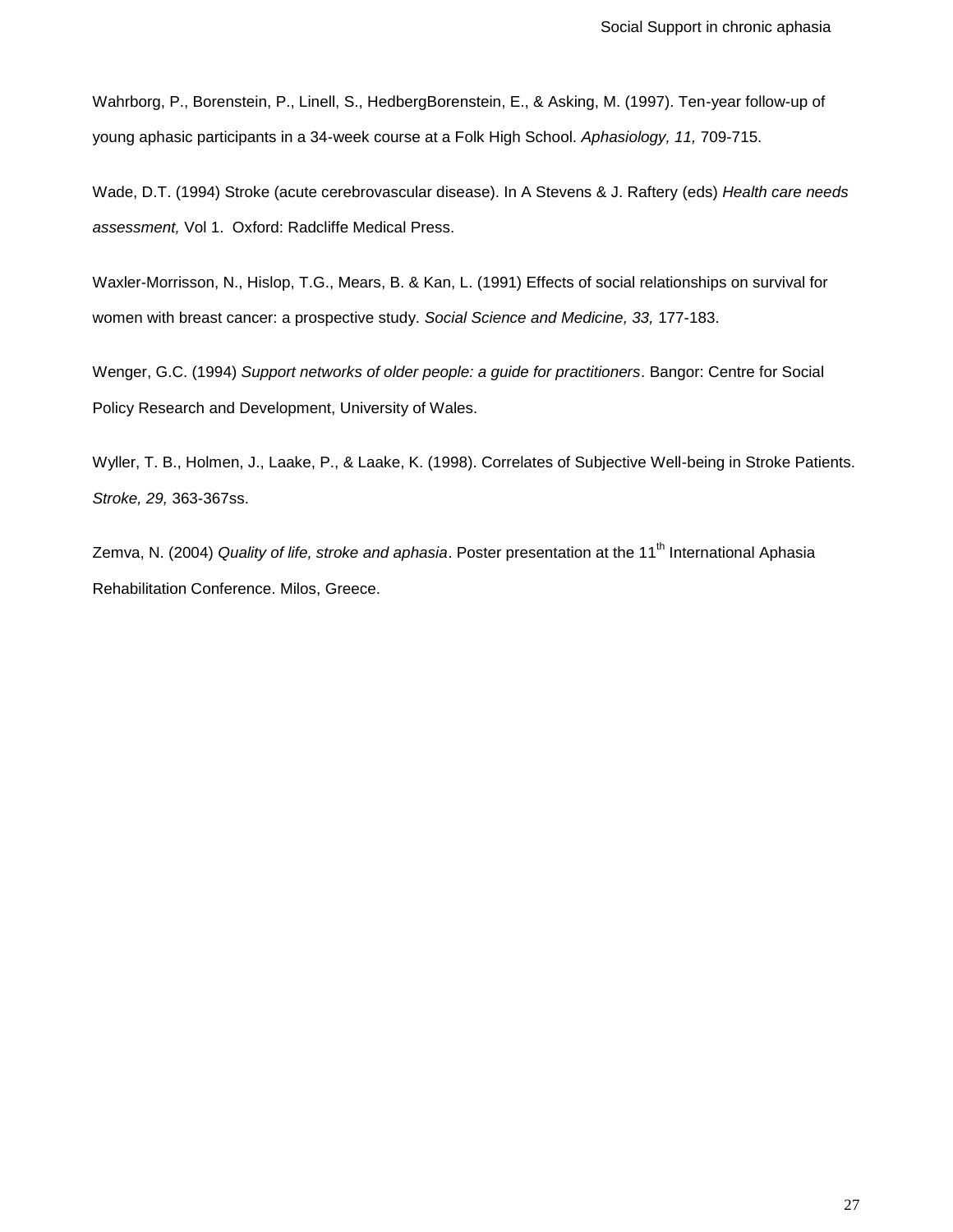**Table 1: Respondents' characteristics (N=83)**

| Variable                                                | n (%)            |
|---------------------------------------------------------|------------------|
| Gender                                                  |                  |
| Female                                                  | 31(37.3)         |
| Male                                                    | 52 (62.7)        |
| Age                                                     |                  |
| Mean [SD]                                               | 61.67 [15.47]    |
| Range                                                   | 21-92            |
| $21 - 45$                                               | 13(15.7)         |
| 46-65                                                   | 34 (41)          |
| 66+                                                     | 36 (43.4)        |
| <b>Stroke type</b>                                      |                  |
| Ischaemic                                               | 36 (43.4)        |
| Haemorrhagic                                            | 16 (19.3)        |
| Unknown                                                 | 31(37.3)         |
| Time post stroke                                        |                  |
| Mean in years [SD]                                      | $3.5$ [ $3.09$ ] |
| Range                                                   | 1y 1m-20y 10m    |
| 1-2 years post onset                                    | 26 (31.3)        |
| >2-4 years post onset                                   | 31(37.3)         |
| >4 years post onset                                     | 26 (31.3)        |
| <b>Ethnic group</b>                                     |                  |
| Asian                                                   | 7(8.4)           |
| <b>Black</b>                                            | 11(13.3)         |
| White                                                   | 65 (78.3)        |
| <b>Marital status</b>                                   |                  |
| Married                                                 | 42 (50.6)        |
| Has partner                                             | 10(12)           |
| Single                                                  | 14 (16.9)        |
| Divorced or widowed                                     | 1720.5           |
| Socioeconomic status (revised SEC)                      |                  |
| Professional/senior manager                             | 23 (27.7)        |
| Ass. Professional/ junior manager                       | 6(7.2)           |
| Other admin. And clerical worker                        | 13(15.7)         |
| Own account non-professional                            | 5(6)             |
| Supervisor, technician and related worker               | 11(13.3)         |
| Intermediate worker                                     | 9(10.8)          |
| Other worker                                            | 12 (14.5)        |
| Never worked/other inactive<br><b>Employment status</b> | 4(4.8)           |
| Retired before stroke                                   |                  |
| Inactive because of stroke                              | 31(37.3)         |
| Some p/t or voluntary work                              | 47 (56.6)        |
| <b>Student</b>                                          | 3(3.6)           |
| Aphasia severity (FAST score)                           | 2(2.4)           |
| Severe (1-10)                                           | 9(10.8)          |
| Moderate (11-20)                                        | 29 (34.9)        |
| Mild (21-30)                                            | 45 (54.2)        |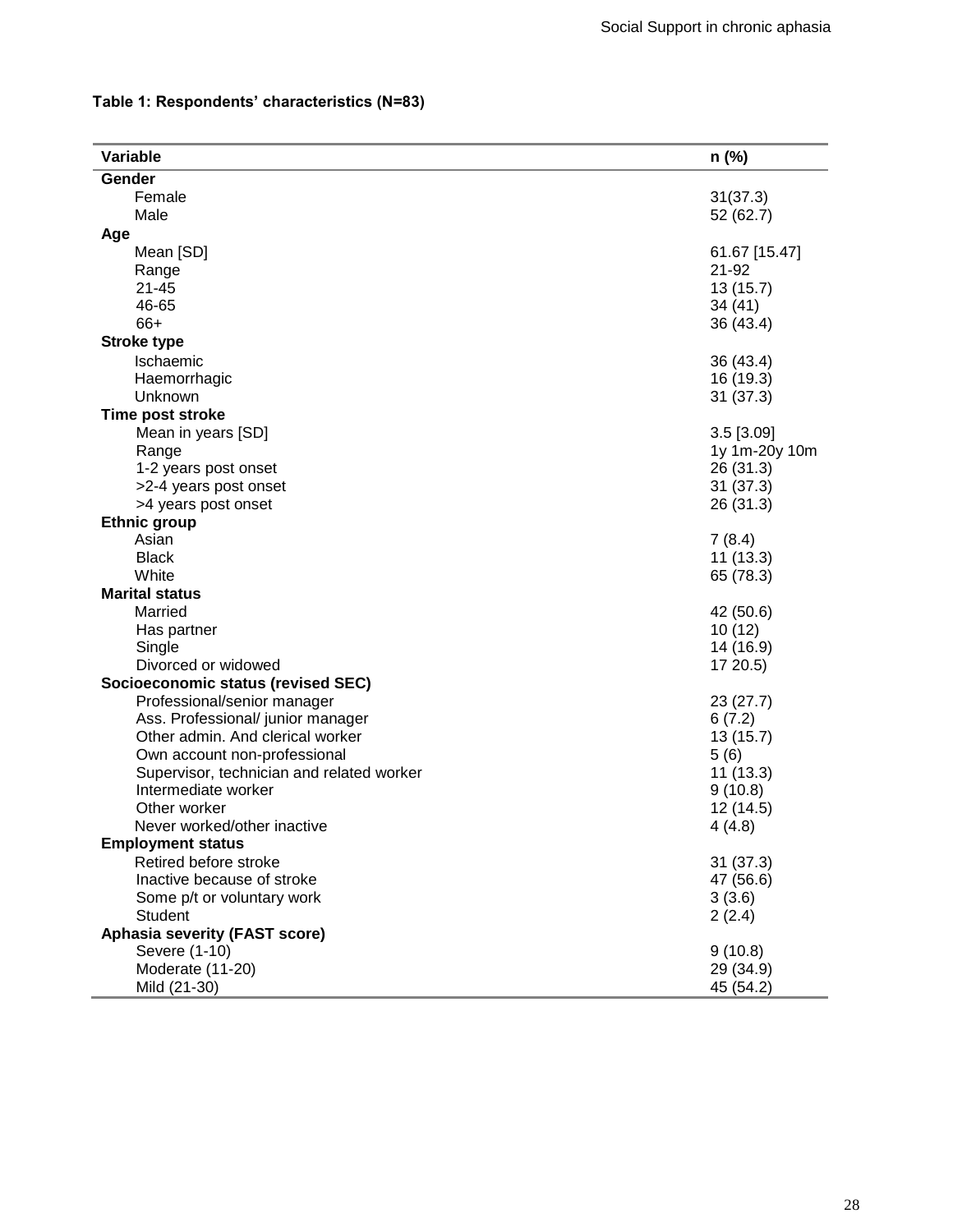**Table 2: Correlations (Spearman's rho) between perceived social support and social network (N=83)**

| <b>MOS SSS</b>                | Social network size | р        |
|-------------------------------|---------------------|----------|
| <b>Mean SSS score</b>         | .229                | .037*    |
| <b>Emotional subscale</b>     | .211                | .055     |
| <b>Informational subscale</b> | .302                | $.006**$ |
| Tangible subscale             | .162                | .144     |
| Affectionate subscale         | .205                | .064     |
| Social companionship subscale | .259                | $.018*$  |

\* probability significant at the .05 level

\*\* probability significant at the .01 level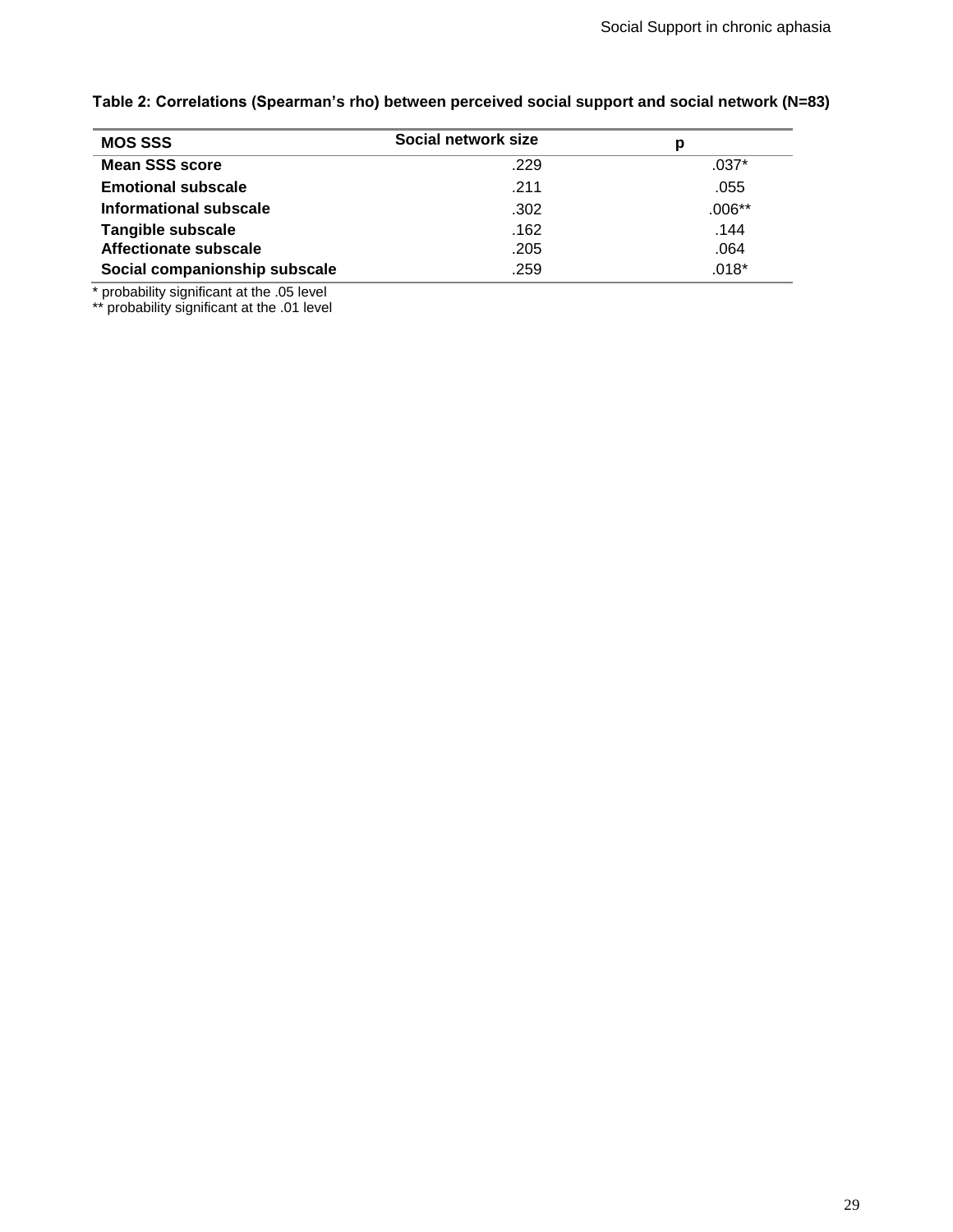| SAQOL-39 mean score | p       |  |
|---------------------|---------|--|
| .170                | .125    |  |
| .172                | .223    |  |
| .257                | $.019*$ |  |
| $-.064$             | .566    |  |
| .047                | .67     |  |
| .24                 | $.029*$ |  |
|                     |         |  |

**Table 3: Correlations (Spearman's rho) between perceived social support and HRQL (N=83)**

\* probability significant at the .05 level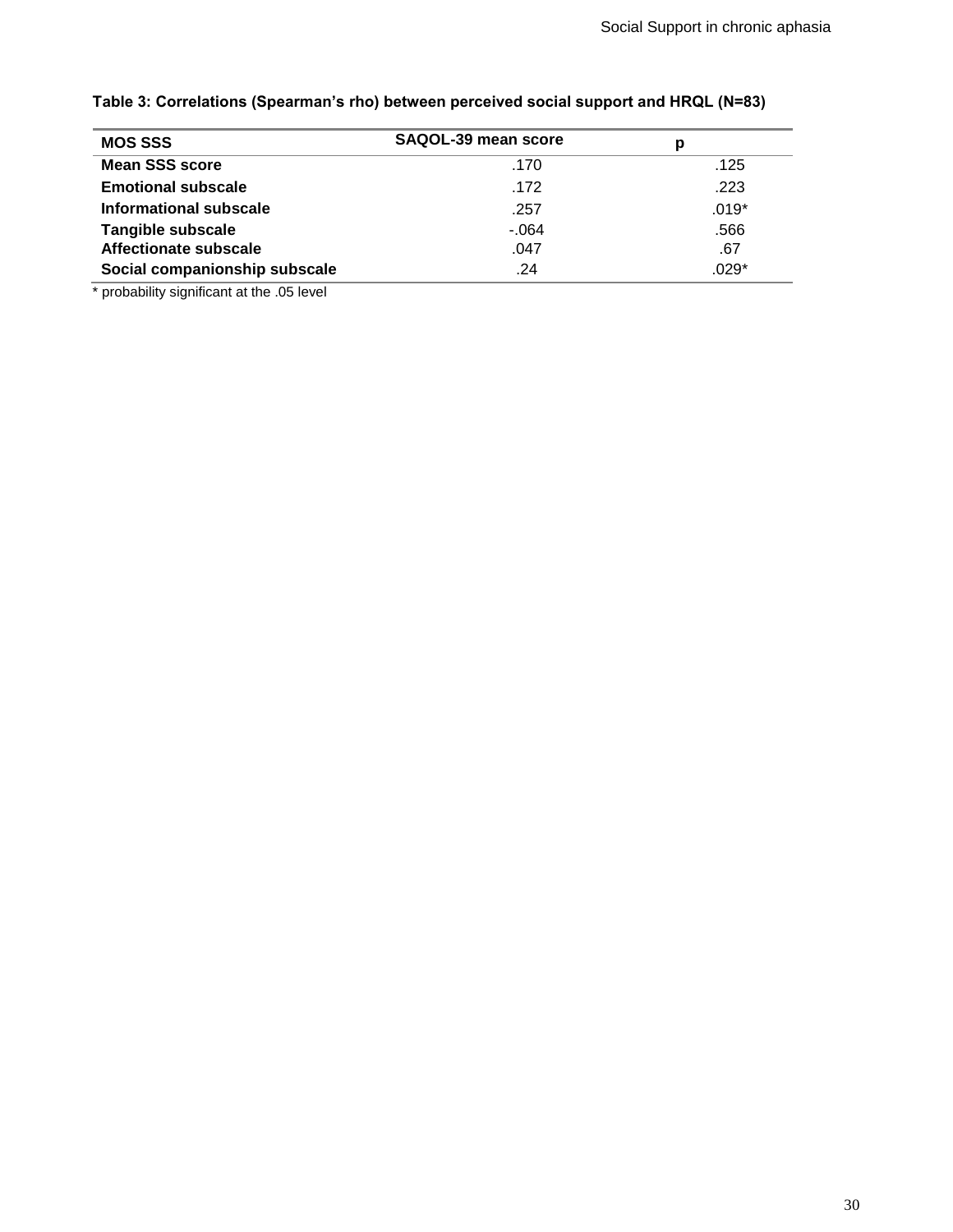

## **Figure 1: Individual components of network size**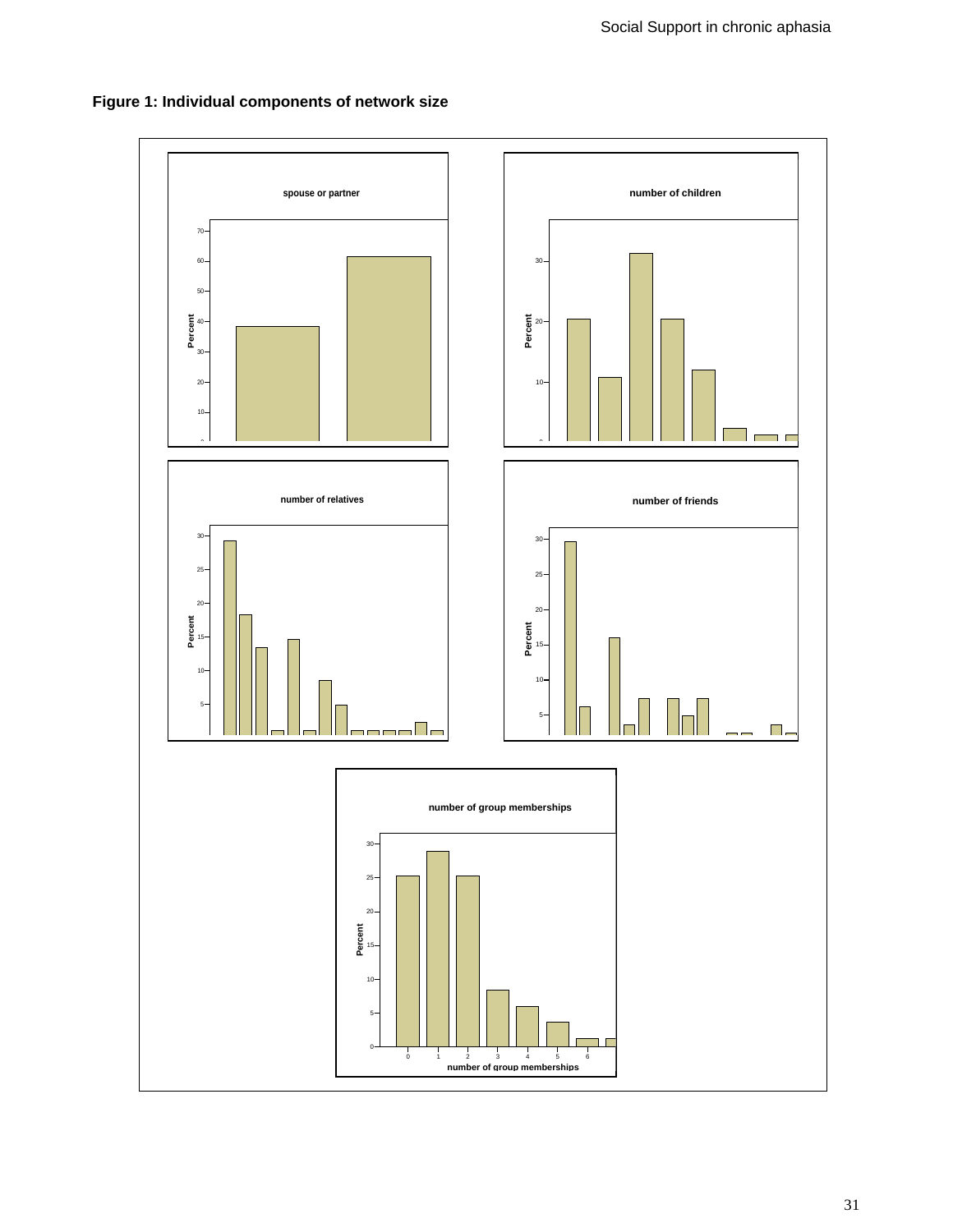

### **Figure 2: Frequency of contact with children, friends and relatives**